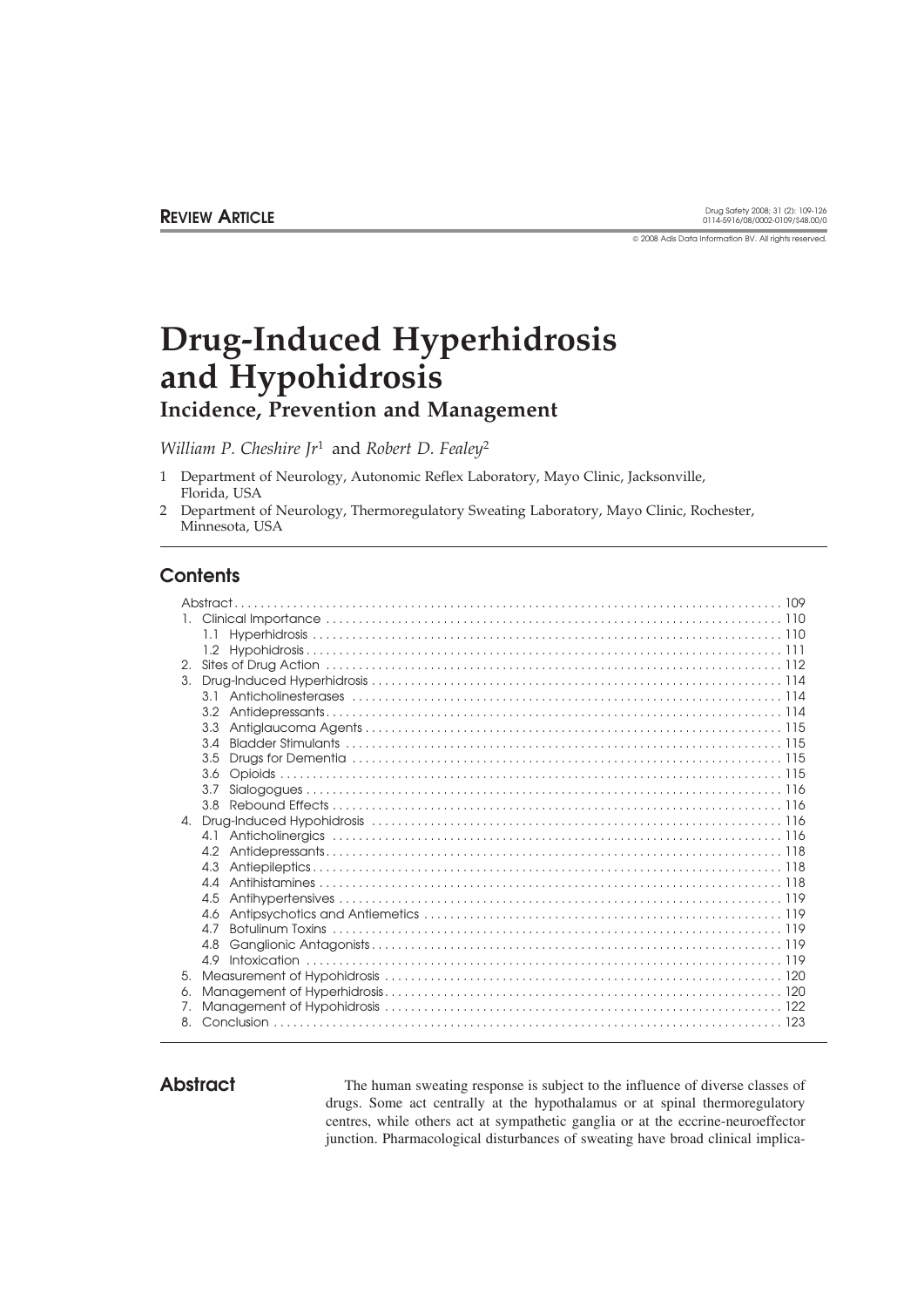tions. Drugs that induce hyperhidrosis, or sweating in excess of that needed to maintain thermoregulation, can cause patient discomfort and embarrassment, and include cholinesterase inhibitors, selective serotonin reuptake inhibitors, opioids and tricyclic antidepressants. Drugs that induce hypohidrosis, or deficient sweating, can increase the risk of heat exhaustion or heat stroke and include antimuscarinic anticholinergic agents, carbonic anhydrase inhibitors and tricyclic antidepressants. As acetylcholine is the principal neuroeccrine mediator, anhidrosis is one of the clinical hallmarks by which acute anticholinergic toxicity may be recognized. The symptom of dry mouth often accompanies the less apparent symptom of hypohidrosis because the muscarinic M3 acetylcholine receptor type predominates at both sweat and salivary glands. Management options include dose reduction, drug substitution or discontinuation. When compelling medical indications require continuation of a drug causing hyperhidrosis, the addition of a pharmacological agent to suppress sweating can help to reduce symptoms. When hypohidrotic drugs must be continued, deficient sweating can be managed by avoiding situations of heat stress and cooling the skin with externally applied water. The availability of clinical tests for the assessment of sudomotor dysfunction in neurological disease has enhanced recognition of the complex effects of drugs on sweating. Advances in the understanding of druginduced anhidrosis have also enlarged the therapeutic repertoire of effective treatments for hyperhidrosis.

Sweating is the principal means of thermoregula- 1.1 Hyperhidrosis tory heat dissipation in response to heat stress in humans. Although numerous drugs can influence Hyperhidrosis refers to sweating in excess of that the sweating response, very few studies have evalu- needed to maintain a constant body temperature. ated the effects of medications specifically on sweat Under normal conditions, when increased metabolic production.

It is important to consider the potential role of raises the internal temperature of the body beyond<br>sweat-promoting drugs in patients who complain of the range of physiological tolerance the sympathetsweat-promoting drugs in patients who complain of the range of physiological tolerance, the sympathet-<br>unpleasant increased sweating, or of sweat-inhib-<br>is nervous system responds with a coordinated set of unpleasant increased sweating, or of sweat-inhib-<br>interval system responds with a coordinated set of<br>iting drugs in patients who present with hyperther-<br>reflexes resulting in vasodilatation hypernoea and iting drugs in patients who present with hyperther-<br>mia or heat-related illness. In patients without symp-<br>energlized sweating [1-3] In this way, evaporative mia or heat-related illness. In patients without symp-<br>toms of altered sweating, it is also important to heat loss lowers body temperature to restore thermal consider the potential effects of drugs when clinical normality and maintain homeostasis.<br>tests of sweat function are undertaken in an auto-

distinct categories, hyperhidrosis and hypohidrosis. I).

production.<br>It is important to consider the potential role of raises the internal temperature of the body beyond heat loss lowers body temperature to restore thermal

tests of sweat function are undertaken in an auto-<br>nomic laboratory for the purpose of evaluating auto-<br>nomic disorders or detecting small fibre neuro-<br>pathies. Knowledge of the effects of drugs on sweat-<br>ing is also usefu **1. Clinical Importance 1. Clinical Importance 1. Clinical Importance** or electrolyte depletion. A number of common The clinical importance of sweating falls into two medications occasionally cause hyperhidrosis (table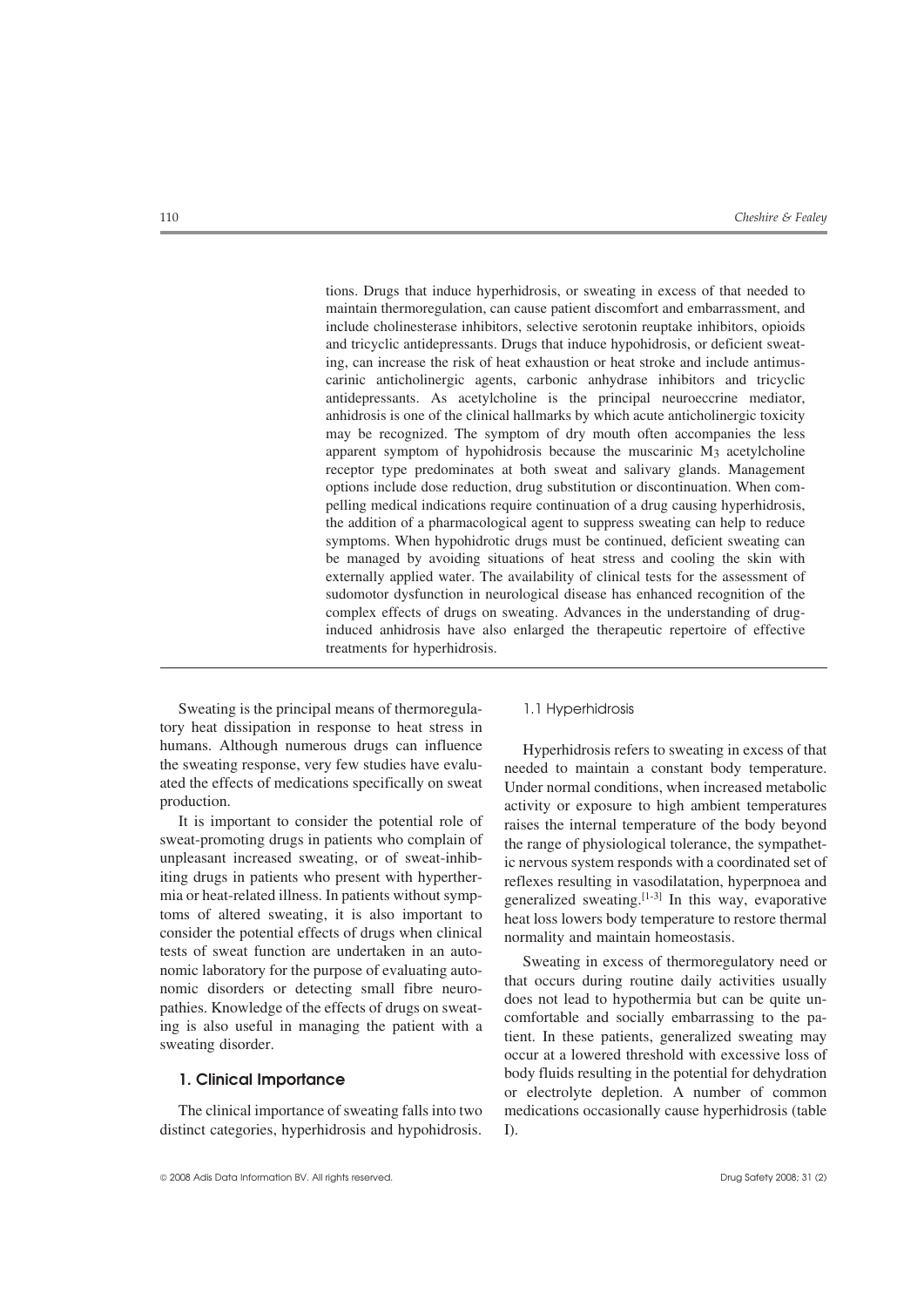**Table I.** Drugs that can cause hyperhidrosis

| Drug Class                                                  | Common examples                                                                                                                       | Mechanism                                                                                 |
|-------------------------------------------------------------|---------------------------------------------------------------------------------------------------------------------------------------|-------------------------------------------------------------------------------------------|
| Anticholinesterases                                         | Pyridostigmine                                                                                                                        | Cholinesterase inhibition                                                                 |
| Antidepressants: selective serotonin reuptake<br>inhibitors | Citalopram<br><b>Duloxetine</b><br>Escitalopram<br>Fluoxetine<br>Fluvoxamine<br>Mirtazapine<br>Paroxetine<br>Trazodone<br>Venlafaxine | Serotonergic effect on hypothalamus or spinal cord                                        |
| Antidepressants: tricyclics                                 | Amitriptyline<br>Desipramine<br>Doxepin<br>Imipramine<br>Nortriptyline<br>Protriptyline                                               | Norepinephrine reuptake inhibition with stimulation of<br>peripheral adrenergic receptors |
| Antiglaucoma agents                                         | Physostigmine<br>Pilocarpine                                                                                                          | Physostigmine = cholinesterase inhibition<br>Pilocarpine = muscarinic receptor agonism    |
| <b>Bladder stimulants</b>                                   | Bethanechol                                                                                                                           | Muscarinic receptor agonism                                                               |
| Opioids                                                     | Fentanyl<br>Hydrocodone<br>Methadone<br>Morphine<br>Oxycodone                                                                         | Histamine release                                                                         |
| Sialogogues                                                 | Cevimeline<br>Pilocarpine                                                                                                             | Muscarinic receptor agonism                                                               |

A US survey estimated the prevalence of hyper- temperature in conditions of strenuous physical ac-

ficiency of sweating during exercise.[6]

mal or pharmacological stimulus. Its complete form from overheating. Any drug that suppresses the pa-<br>is termed appliditions or the absence of sweating tient's ability to acclimatize to a given heat exposure is termed anhidrosis, or the absence of sweating. tient's ability to acclimatize to a given heat exposure<br>Although patients are more likely to notice hyperhi-<br>has practical thermoregulatory implications. Since Although patients are more likely to notice hyperhi-<br>drog practical thermoregulatory implications. Since<br>drogs than hypobidrosis the latter is potentially drug questionnaires developed to survey anticholindrosis than hypohidrosis, the latter is potentially more hazardous to health, since the inability to ergic symptoms do not routinely inquire about generate a thermoregulatory sweating response can changes in sweating or heat intolerance, it is possseriously challenge one's ability to maintain core ible that studies surveying anticholinergic adverse

hidrosis in the general population at 2.8% but did tivity or in hot environments. When evaporative not assess whether, or to what degree, drugs might cooling is impaired, heat stress is more likely to lead<br>have contributed.<sup>[4]</sup> Although the incidence of drug-<br>to hyperthermia, heat exhaustion or heat stroke. have contributed.<sup>[4]</sup> Although the incidence of drug-<br>induced hyperhidrosis is unknown, it is probably<br>core temperatures in excess of  $38-40^{\circ}$ C are not only induced hyperhidrosis is unknown, it is probably Core temperatures in excess of 38–40°C are not only less than that of essential hyperhidrosis. s than that of essential hyperhidrosis.<br>There is no evidence that drugs that promote eally distinction or death. The brain is especially There is no evidence that drugs that promote cellular dysfunction or death. The brain is especially sweating facilitate acclimatization to high ambient vulnerable to hyperthermia, and summer heat waves temperatures<sup>[5]</sup> o have taken the lives of large numbers of people.<sup>[7]</sup>

Most patients remain unaware of hypohidrosis 1.2 Hypohidrosis 1.2 Hypohidrosis them heat intolerant, in which case they are less likely to notice the absence of sweating The second category is hypohidrosis, or de-<br>
exhaustion, dyspnoea and mild confusion resulting<br>
creased sweating in response to a proportionate ther-<br>
creased sweating in response to a proportionate ther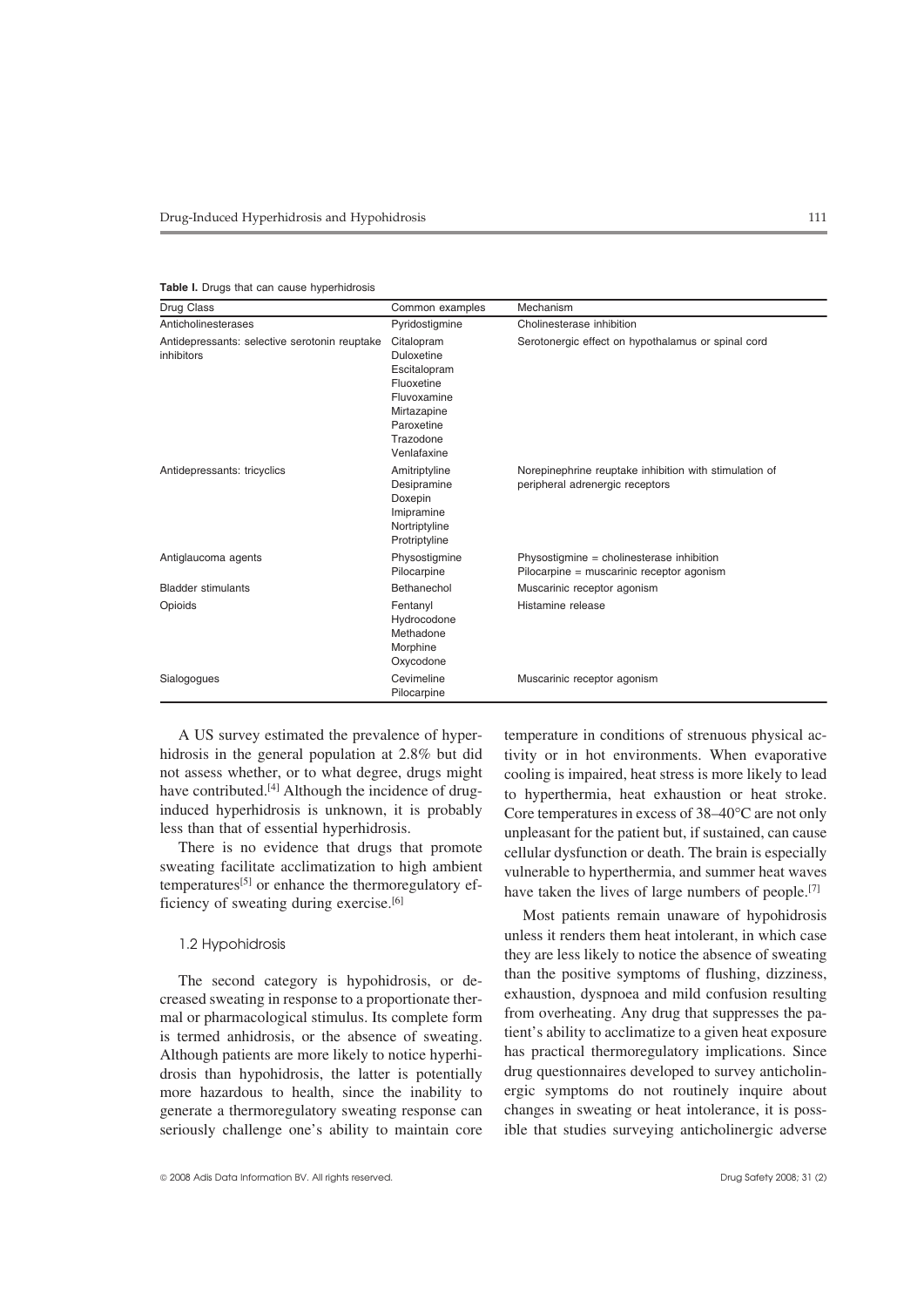effects have underestimated the prevalence of symp- **2. Sites of Drug Action** tomatic impairment in sweating.<sup>[8-10]</sup>

The epidemiology of heat-related deaths is An understanding of the components of the strongly dependent on weather conditions. The human thermoregulatory system is helpful towards Center for Disease Control and Prevention reported categorizing the effects of drugs on sweating (figure a mean annual incidence in the US of 688 deaths 1). Drugs can influence sweating at multiple levels resulting from exposure to extreme heat from 1999 of the thermoregulatory pathway, which begins in to  $2003$ <sup>[11]</sup> Drug-induced anhidrosis as a possible the medial preoptic (MPO) area of the hypothalacontributing factor has not been systematically stud- mus. The core temperature at which sweating comied, although a number of anecdotal reports have mences, or the thermoregulatory set point, is finely correlated heat-related illness to drugs that inhibit regulated and subject to the influence of numerous correlated heat-related illness to drugs that inhibit sweating.<sup>[12-17]</sup> An investigation of 1999 heat-related centrally acting drugs. There is a circadian rhythm deaths in Cincinnati, Ohio, US, found a positive of body temperature in which the threshold for the association with anticholine rgic drugs  $(24\% \text{ of case})$  onset of sweating is lowest around 2 am.<sup>[22]</sup> The association with anticholinergic drugs (24% of case onset of sweating is lowest around 2 am.<sup>[22]</sup> The subjects compared with 9% of controls) although timing of medication ingestion in relation to this subjects compared with 9% of controls), although timing of medication ingestion in relation to this toxicological screening indicated that most case circadian rhythm, as well as differences in a drug's toxicological screening indicated that most case circadian rhythm, as well as differences in a drug's<br>subjects were noncompliant in taking them [18] Apart bioavailability and pharmacodynamic half-life may subjects were noncompliant in taking them.<sup>[18]</sup> Apart bioavailability and pharmacodynamic half-life may<br>from heat stroke, the incidence and prevalence of result in variable alterations in an individual's from heat stroke, the incidence and prevalence of result in variable<br>hypobidrosis are unknown hypohidrosis are unknown.

in the elderly have reported rates of 44–60% among<br>hospital inpatients<sup>[8,9]</sup> and 9–27% among outpa-<br>tients.<sup>[8-10]</sup> Each sweat gland receives innervation from sev-<br>eral nerve fibres. Confocal fluorescence microscopy

The degree of collateral inhibition of sweating one or more axons that run longitudinally and then can be noticeable or subtle, depending on the drug's encircle the sweat tubule  $[25]$  A dense complement of can be noticeable or subtle, depending on the drug's encircle the sweat tubule.<sup>[25]</sup> A dense complement of anticholinergic potency, receptor specificity, dose, capillaries interweaves among the sweat tubules.<sup>[25]</sup> anticholinergic potency, receptor specificity, dose, capillaries interweaves among the sweat tubules.<sup>[25]</sup><br>route of administration, elimination half-life and The main axonal supply to the secretory tubules are individual patient variability. The elderly are espe-<br>cially vulnerable, because elimination time of the choline in response to nerve impulses. Acetylchocially vulnerable, because elimination time of the choline in response to nerve impulses. Acetylcho-<br>anticholinergic drug may be increased, or because line binds to cholinergic muscarinic (M3) receptors anticholinergic drug may be increased, or because line binds to cholinergic muscarinic  $(M_3)$  receptors elderly patients are more likely to be taking other in the basolateral membrane of the clear cell. Musdrugs that may interact or compete with one another, carinic receptors are G protein-coupled and mediate and there is a decline in sweating responses with their responses by activating a cascade of intracellunormal aging.<sup>[2,20,21]</sup> Children may also be at in- lar pathways.<sup>[25]</sup> Because released acetylcholine creased risk due to the immature stage of develop- leads to myoepithelial cell contraction, sweat proment of their thermoregulatory mechanisms.<sup>[2,17]</sup> duction is designated as sudomotor activity.

Hypohidrosis is a common, reversible adverse<br>
effect of anticholinergic medications in particular<br>
(table II).<sup>[19]</sup> Drugs with anticholinergic properties<br>
are commonly used therapeutically for a wide range<br>
of clinical di

has shown that these branch into delicate bands of The main axonal supply to the secretory tubules are in the basolateral membrane of the clear cell. Mustheir responses by activating a cascade of intracellu-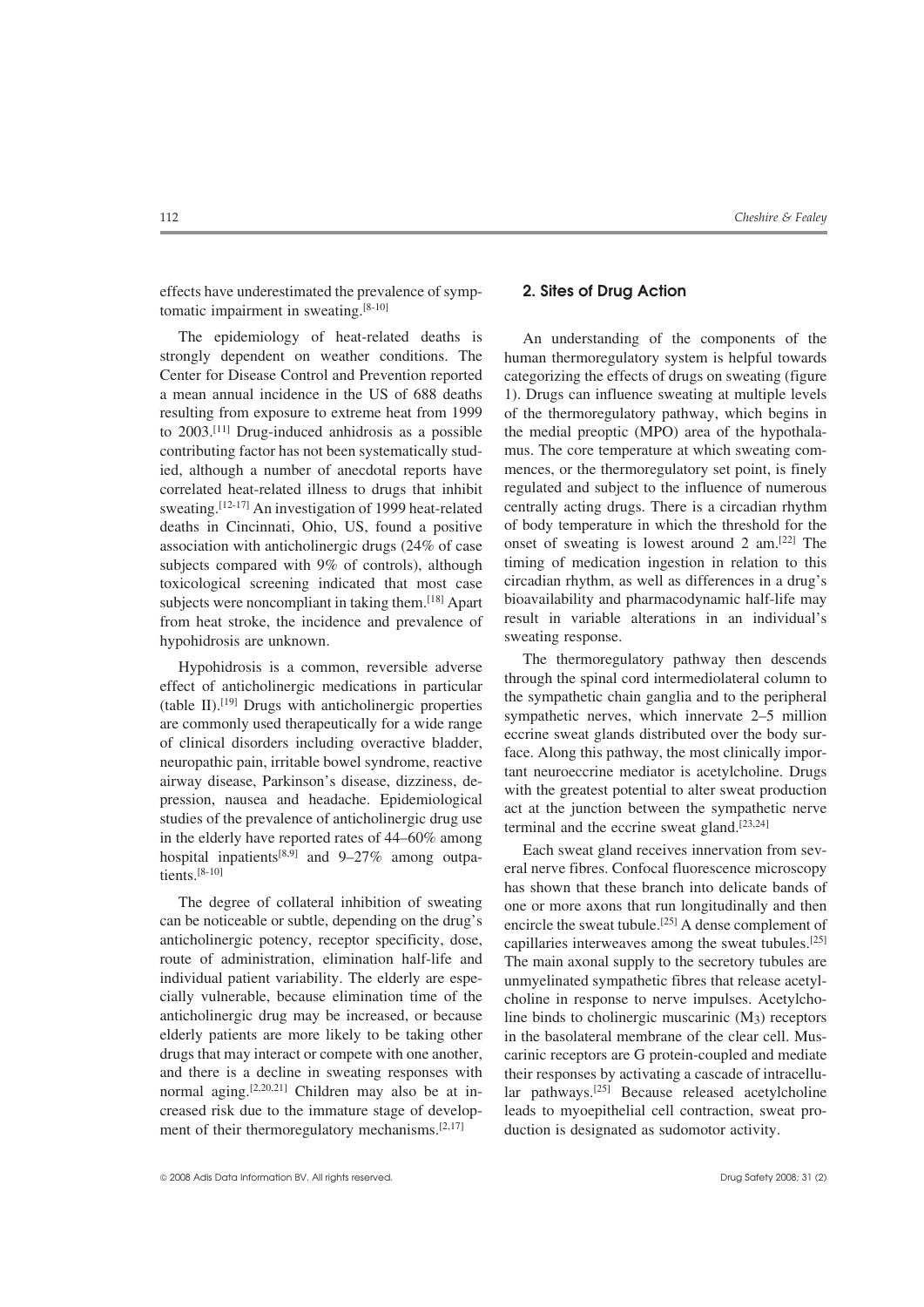### **Table II.** Drugs that can cause hypohidrosis

| Drug class                                       | Common                                                                                                   | Mechanism                                                                                                                    |
|--------------------------------------------------|----------------------------------------------------------------------------------------------------------|------------------------------------------------------------------------------------------------------------------------------|
|                                                  | examples                                                                                                 |                                                                                                                              |
| Anticholinergics                                 | Glycopyrrolate<br>Hyoscyamine<br>Scopolamine<br>Propantheline<br>Dicycloverine<br>Belladonna<br>Atropine | Antimuscarinic effect                                                                                                        |
| Antidepressants: tricyclics                      | Amitriptyline<br>Desipramine<br>Doxepin<br>Imipramine<br>Nortriptyline<br>Protriptyline                  | Antimuscarinic effect (high for amitriptyline, doxepin; moderate<br>for imipramine and protriptyline; low for nortriptyline) |
| Antiepileptics                                   | Topiramate<br>Zonisamide<br>Carbamazepine                                                                | Topiramate and zonisamide = carbonic anhydrase inhibition<br>Carbamazepine = central anticholinergic effect                  |
| Antihistamines                                   | Cyproheptadine<br>Diphenhydramine<br>Promethazine                                                        | Antimuscarinic effect                                                                                                        |
| Antihypertensives                                | Clonidine                                                                                                | Central adrenergic effect                                                                                                    |
| Antipsychotics and antiemetics                   | Chlorpromazine<br>Clozapine<br>Olanzapine<br>Thioridazine<br>Quetiapine                                  | Antimuscarinic effect                                                                                                        |
| Antivertigo drugs                                | Meclozine<br>Scopolamine                                                                                 | Antimuscarinic effect                                                                                                        |
| <b>Bladder antispasmodics</b>                    | Darifenacin<br>Oxybutynin<br>Solifenacin<br>Tolterodine                                                  | Antimuscarinic effect                                                                                                        |
| Gastric antisecretory drugs                      | Propantheline                                                                                            | Antimuscarinic effect                                                                                                        |
| Muscle relaxants                                 | Cyclobenzaprine<br>Tizanidine                                                                            | Uncertain, possibly inhibition of spinal excitatory interneurons;<br>possibly central and peripheral antimuscarinic effect   |
| Neuromuscular paralytics                         | Botulinum toxins                                                                                         | Cleavage of SNAP-25 inhibiting pre-synaptic release of<br>acetylcholine                                                      |
| Opioids                                          | Fentanyl<br>Hydrocodone<br>Methadone<br>Morphine<br>Oxycodone                                            | Elevation of hypothalamic set point; calcium channel<br>antagonism                                                           |
| SNAP-25 = synaptosome-associated protein 25 kDa. |                                                                                                          |                                                                                                                              |

drug action. The eccrine sweat gland comprises a secretion. The oxidative metabolism of glucose is secretory coil within the lower dermis and an intra-<br>the major route of adenosine triphosphate (ATP) epidermal sweat duct, which opens directly onto the formation for secretory activity and takes place pri-<br>skin surface. The secretory coil consists of clear, marily in the clear cell.<sup>[2]</sup> Clear cells and apical duct skin surface. The secretory coil consists of clear, dark and myoepithelial cell types and produces an cells also contain carbonic anhydrase II, an enzyme<br>isotonic fluid that becomes hypotonic following ac-<br>involved in sweat secretion.<sup>[12,17]</sup> The density of isotonic fluid that becomes hypotonic following active NaCl reabsorption in the sweat duct. Energy- sweat glands varies from 600–700 glands/cm<sup>2</sup> on

The sweat gland itself can also be a target for dependent active transport of ions mediates sweat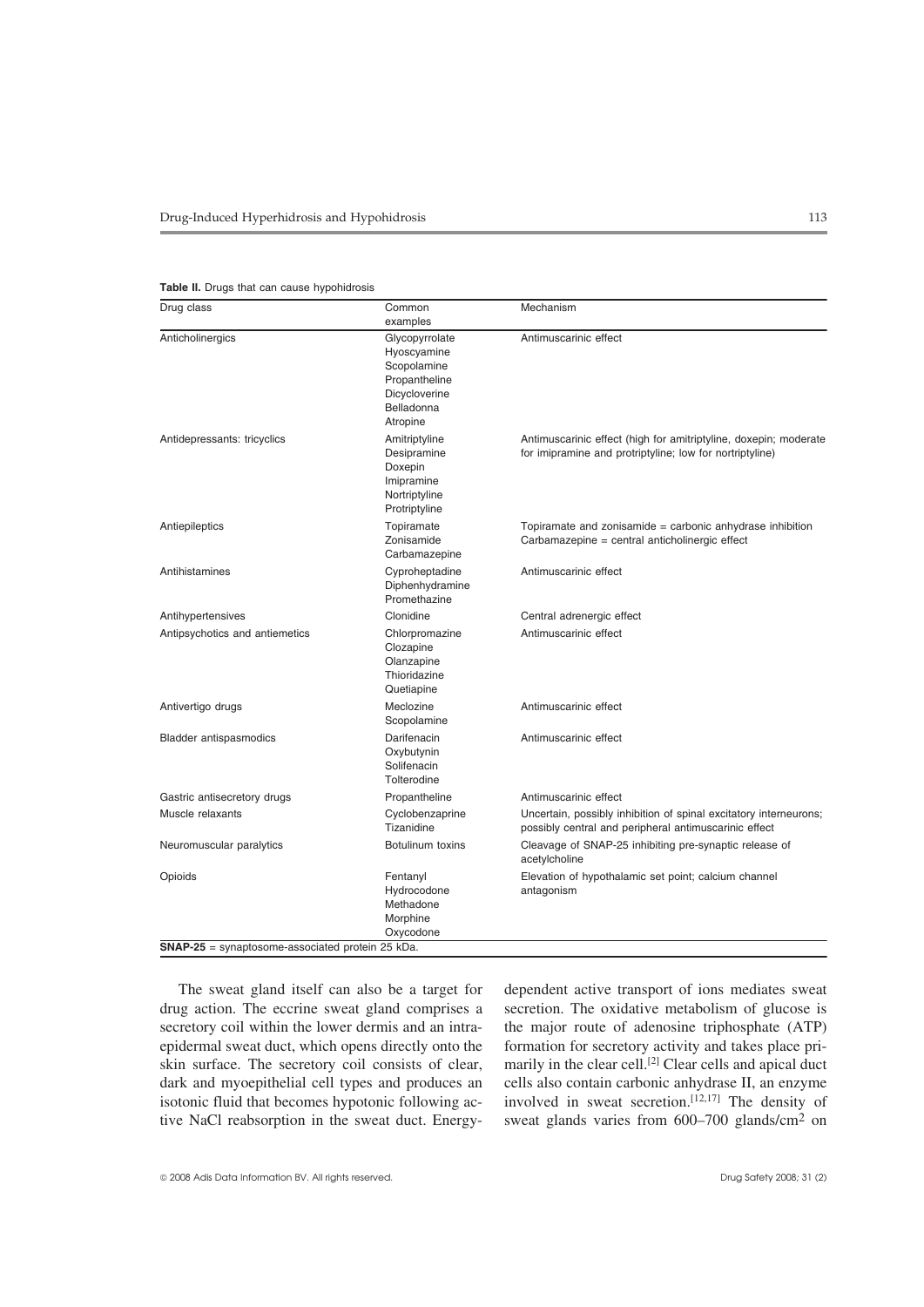

Fig. 1. Schematic representation showing the major sites of action of classes of drugs that commonly influence sweating. The sweating pathway begins in the hypothalamus and extends to the intermediolateral column, from which arise preganglionic sympathetic fibres that leave the spinal cord and synapse within the sympathetic chain ganglia. Postganglionic sympathetic nerves emerge from these ganglia and travel alongside arteries to reach their subdermal targets, the eccrine sweat glands. Drugs can interact with each level of this pathway. **SSRI** = selective serotonin reuptake inhibitor.

and 60 glands/cm<sup>2</sup> on the back.<sup>[26,27]</sup> The rate of also influence sweating. sweat secretion also varies by site, larger glands Classes of drugs that increase sweating may be having greater rates, ranging from 2 to 20 nL/min/ divided into the following clinical categories. gland.<sup>[20]</sup> For the entire body, this amounts to  $1.8$  L/h of sweat to yield the capacity of dissipating 1000 3.1 Anticholinester ases kCal/h, which is approximately the amount of heat<br>energy produced by an athlete vigorously and stead-<br>igmine, which is used to treat myasthenia gravis<br>and orthostatic hypotension as well as being used

Since acetylcholine plays a key role at the 3.2 Antidepressants neuroeccrine junction, drugs that augment cholinergic transmission may increase sweating. Choliner- Selective serotonin reuptake inhibitors (SSRIs) gic agonists are utilized in the treatment of dry are associated with episodic or nocturnal general mouth, glaucoma, tardive dyskinesia, gastroparesis hyperhidrosis in about 10% of patients. Among the and Alzheimer's disease. Additionally, drugs that SSRIs, bupropion has the highest estimated inci-

the soles of the feet, to 120 glands/cm2 on the thighs norepinephrine (noradrenaline) transmission can

and orthostatic hypotension as well as being used prophylactically to protect against nerve gas poison-**3. Drug-Induced Hyperhidrosis** ing, increases sympathetic ganglion transmission and mildly increases sweating.[29]

interact with opioid receptors or affect serotonin or dence of hyperhidrosis and venlafaxine the next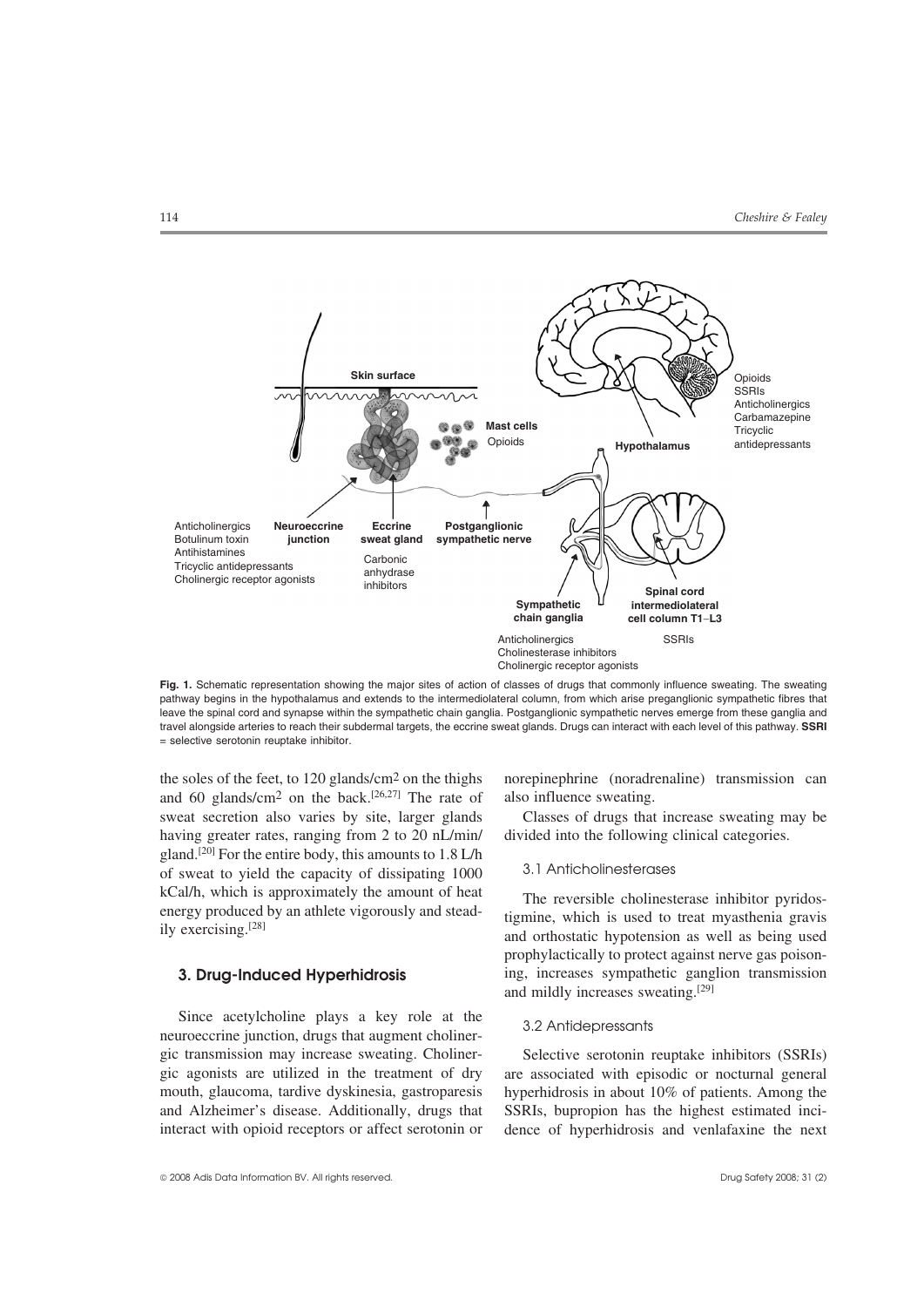traline and escitalopram are associated with an inter-<br>tory pathways.<sup>[30,36]</sup> The complexity of the relationmediate incidence. Trazodone and fluvoxamine ap- ship between SSRIs and sweating is illustrated by pear to have the lowest estimated incidence of hy- the parodoxical observation that SSRIs are some-

A meta-analysis of 4016 subjects taking fluoxe-<br>tine 20–80 mg daily for major depression found an<br>incidence of increased sweating in 8.6% of patients<br>compared with 3.5% of those taking placebo ( $p <$ <br>0.001)<sup>[33]</sup> The incid  $0.001$ ).<sup>[33]</sup> The incidence of increased sweating was only  $6.5\%$  for those taking 20 mg daily (p <  $3.3$  Antiglaucoma Agents 0.009).<sup>[33]</sup> Of 558 patients who discontinued fluoxetine because of adverse effects, 3.7% did so because Increased sweating sometimes occurs with study of duloxetine prescribed for 84 patients with glaucoma. Heavy generalized sweating has also oc-<br>major depression, approximately 10% of patients casionally been reported as an adverse effect of major depression, approximately 10% of patients casionally been reported as an adverse effect of taking 120 mg daily reported increased sweating, latanoprost evedrops used in the treatment of glauand one of the ten patients who subsequently discontinued the drug during open-label long-term treatment did so because of increased sweating.<sup>[34]</sup> A 3.4 Bladder Stimulants similar adverse effect profile is seen for SSRIs pre-<br>scribed for indications other than depression.<sup>[35]</sup> Bethanechol is an analogue of acetylcholine re-<br>sistant to inactivation by cholinesterases. Increased

The tricyclic antidepressants occasionally cause<br>hyperhidrosis despite their well recognized antichology sweating has been described in <1% of patients<br>taking a dosage of 25 mg three times daily.<sup>[40]</sup> linergic effects.[33] Imipramine, nortriptyline and amitriptyline have been implicated.<sup>[30]</sup> A meta-ana- 3.5 Drugs for Dementia lysis of adverse effects among 84 randomized, conincidence of increased sweating to be 10% for pa-<br>tients taking SSRIs and 14% for those taking tricy-<br>acting M<sub>1</sub> selective agonists.<sup>[19]</sup> tients taking SSRIs and  $14\%$  for those taking tricyclic antidepressants at any therapeutic dose.[32]

3.6 Opioids Antidepressant-induced sweating can occur despite the concurrent use of anticholinergic med-<br>
Opioid drugs exert a range of effects on thermoication,<sup>[30]</sup> but the mechanism is uncertain. Although regulation.<sup>[41]</sup> Opioid  $\mu$ -receptor agonists inhibit paroxetine has been shown to inhibit norepinephrine warm-sensitive neurons in the MPO, raising the reuptake, other SSRIs associated with hyperhidrosis thermoregulatory set point, and they may also act at have a minimal effect on norepinephrine.<sup>[30]</sup> The the spinal and peripheral nerve levels to reduce SSRIs may exert a direct effect on hypothalamic acetylcholine release at nicotinic and muscarinic serotonin 5-HT receptors involved in thermoregula-<br>synapses, thereby reducing sweat output.<sup>[42]</sup> Animal tion.[30] Within the spinal cord, SSRIs can affect models have demonstrated a biphasic opioid resperineuronal transmitter levels of serotonin and en- ponse, such that low doses result in hyperthermia hance their action at 5-HT receptors. Studies of and higher doses result in hypothermia.<sup>[43]</sup> Opioid µserotonin toxicity in humans have found an increase receptors mediate the hyperthermic response while in core temperature and increased sweating indicat-<br>
κ-receptors mediate the hypothermic response.<sup>[44]</sup>

highest. Paroxetine, fluoxetine, citalopram, ser- ing a complex action of serotonin on thermoregulaperhidrosis.<sup>[30-32]</sup> times helpful in the treatment of postmenopausal hot flashes.[37]

of sweating.<sup>[33]</sup> Similarly, in a safety and tolerability ophthalmic use of pilocarpine for the treatment of study of duloxetine prescribed for 84 patients with glaucoma. Heavy generalized sweating has also oclatanoprost eyedrops used in the treatment of glau-<br>coma<sup>[38,39]</sup>

trolled trials of SSRIs and tricyclic antidepressants<br>in the treatment of major depression reported the Alzheimer's disease are unlikely to affect sweating, in the treatment of major depression reported the Alzheimer's disease are unlikely to affect sweating, incidence of increased sweating to be  $10\%$  for particle research has focused on developing centrally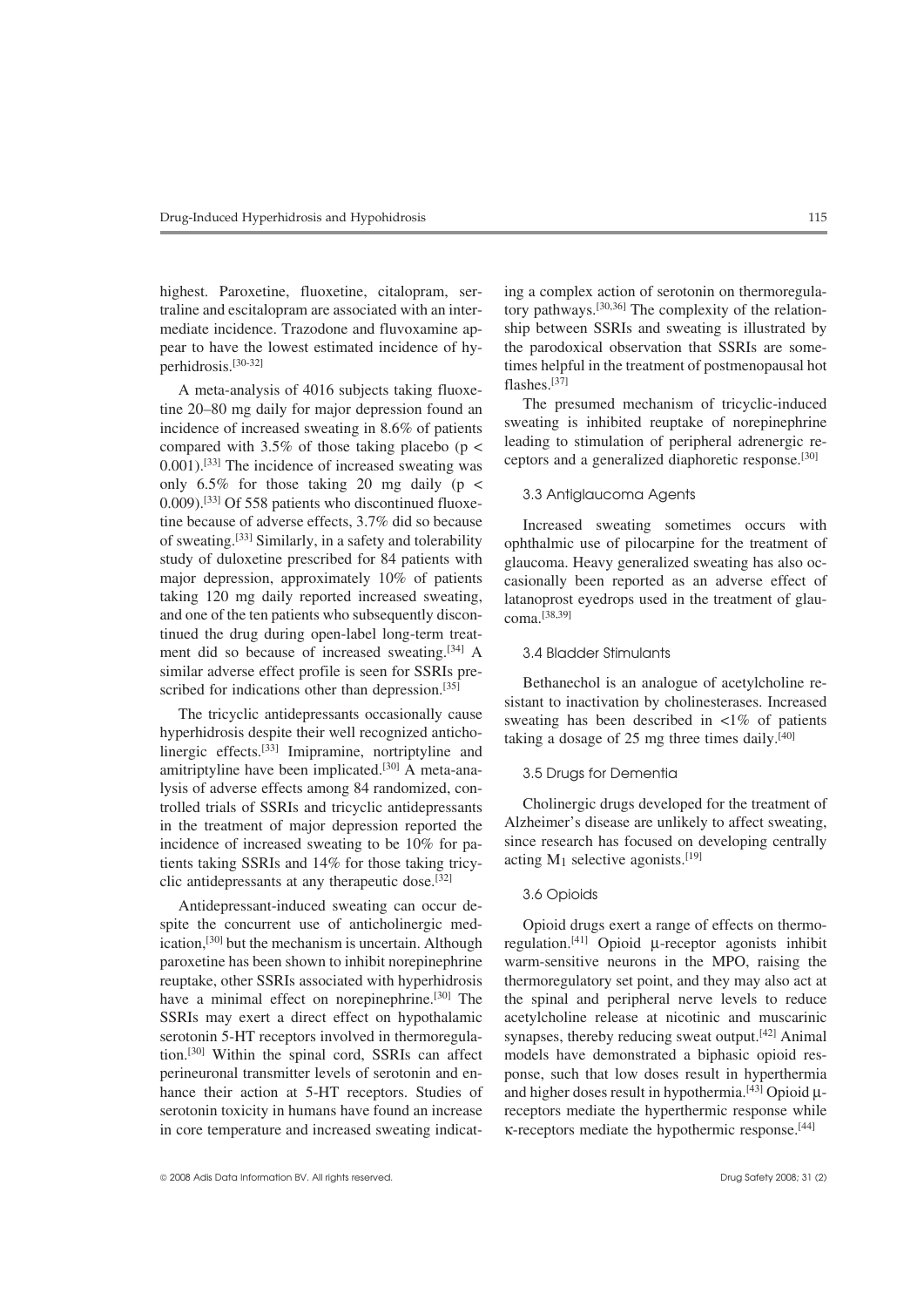The hyperhidrosis that commonly occurs during 3.8 Rebound Effects acute and chronic administration of opioids results<br>from stimulation of mast cell degranulation with the<br>release of histamine.<sup>[45,46]</sup> Excessive sweating can<br>occur in as many as 45% of patients taking metha-<br>done.<sup>[46]</sup> gages opioid neurons in the nucleus paragigantocellularis to stimulate activity in the nucleus tractus **4. Drug-Induced Hypohidrosis** solitarius and locus coeruleus.[48,49]

The analgesic tramadol, although classified as a  $\mu$ -receptor agonist as the principle neurotransmitter at the neuroec-<br>nonopioid, has weak opioid  $\mu$ -receptor agonist crine iunction is acetylcholine.<sup>[56]</sup> the most cli nonopioid, has weak opioid  $\mu$ -receptor agonist crine junction is acetylcholine,<sup>[56]</sup> the most clinically properties that may elevate the hypothalamic set important sudomotor suppressants are anticholinerproperties that may elevate the hypothalamic set important sudomotor suppressants are anticholiner-<br>point. Tramadol also inhibits reuptake of serotonin sic drugs Many drugs have hidden anticholinergic point. Tramadol also inhibits reuptake of serotonin gic drugs. Many drugs have hidden anticholinergic and norepinephrine in the spinal cord, which can properties distinct from their therapeutic effects and norepinephrine in the spinal cord, which can properties distinct from their therapeutic effects.<br>both increase the sweating response and decrease Additionally drugs that inhibit carbonic anhydrase both increase the sweating response and decrease Additionally, drugs that inhibit carbonic anhydrase,<br>the intensity of the shivering response.<sup>[50]</sup> stimulate  $\alpha$ -adrenergic receptors in the vasomotor

In a prospective study of oral pilocarpine in the<br>treatment of dry mouth and dry eye symptoms in<br>256 patients with Sjögren's syndrome, 64% reported<br>increased sweating. Of them, severe sweating oc-<br>curred in three taking 5 taking 7.5 mg four times a day. The severity of the 4.1 Anticholinergics sweating was such that four patients withdrew from the study.[52] A smaller study of 45 patients receiv- Acetylcholine is a ubiquitous neurotransmitter ing oral pilocarpine 5 mg for dry mouth symptoms present in many organs. Of the five types of musca-

tion of pilocarpine during controlled hyperthermia der detrusor muscle, gastrointestinal smooth muscle, controls.<sup>[5]</sup> that cause hypohidrosis may also cause dry mouth,

stimulate  $\alpha_2$ -adrenergic receptors in the vasomotor centre of the medulla or block the presynaptic release of acetylcholine can interrupt the sweating 3.7 Sialogogues response.

Increased sweating is the most common adverse<br>
effect of the sialogogues pilocarpine (typical dosage<br>
20–30 mg daily), bethanechol (75–200 mg daily) in the<br>
and cevimeline (typical dosage 90 mg daily) in the<br>
treatment of

due to Sjögren's syndrome or following irradiation inic acetylcholine receptors, the M<sub>3</sub> receptor is the found a 12% incidence of excessive sweating.<sup>[6]</sup> predominant receptor subtype in eccrine sweat predominant receptor subtype in eccrine sweat In a heat acclimatization study, the administra-<br>glands.<sup>[56,58]</sup> M<sub>3</sub> receptors are also found in the bladincreased the rate of sweating by 9%, which was not salivary glands, ciliary muscle of the eye and the a statistically significant increase over that of the brain. This is why muscarinic anticholinergic drugs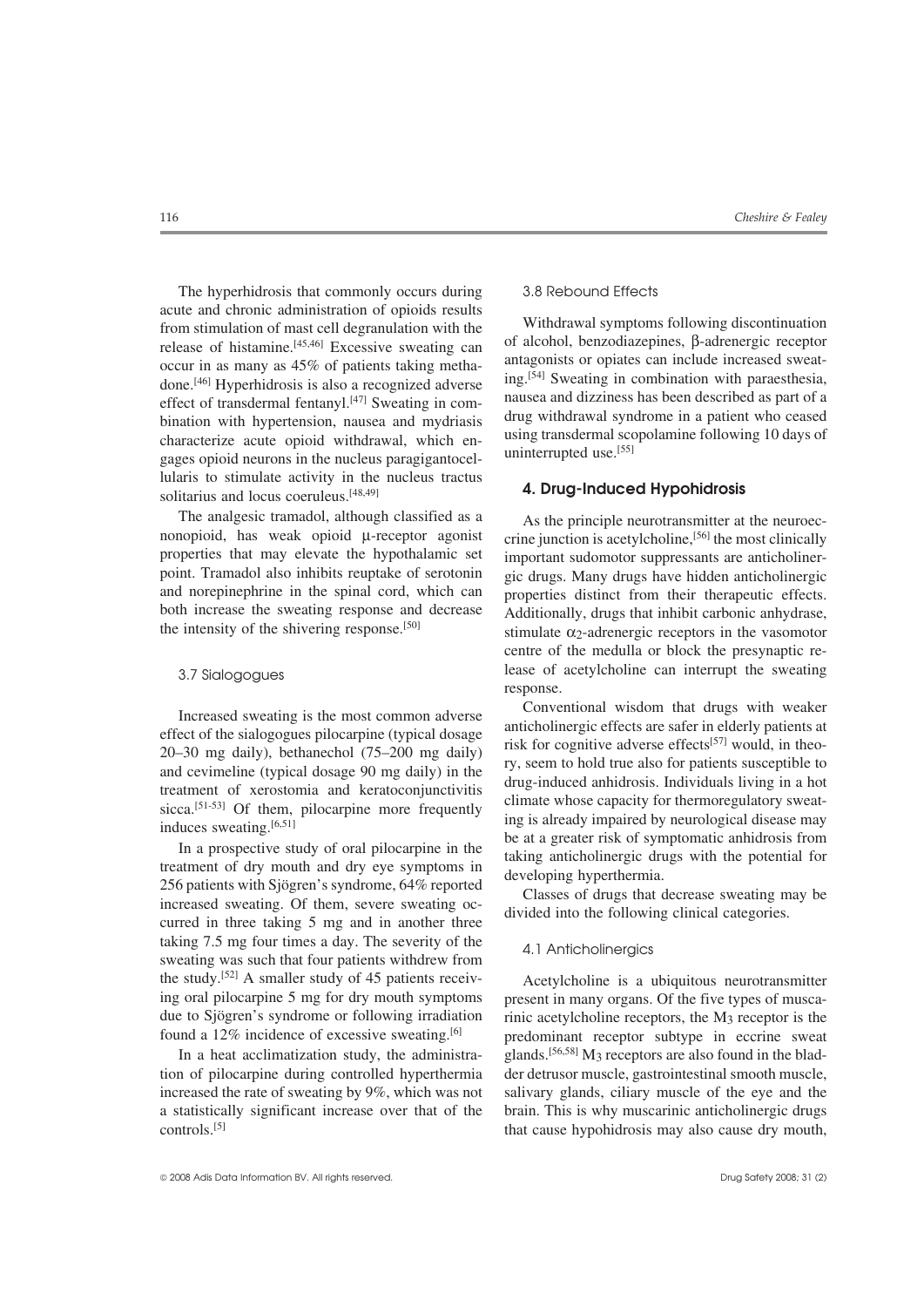drowsiness, any one of which might be clinically inhibit sweating.<sup>[5,24]</sup> Scopolamine is an M<sub>1</sub> receptor more troublesome than hypohidrosis for the patient. antagonist useful in preventing motion sickness, as  $M_1$  receptors are found in the cerebral cortex and an antiemetic, in drying the upper airway prior to hippocampus and are important for memory.  $M_2$  instrumentation procedures, and as a cycloplegic hippocampus and are important for memory.  $M_2$  instrumentation procedures, and as a cycloplegic receptors are found in the detrusor and the heart  $M_4$  and mydriatic in the treatment of iridocyclitis. In a receptors are found in the detrusor and the heart.  $M_4$  and mydriatic in the treatment of iridocyclitis. In a  $1$  receptors are found in the neostriatum and  $M_5$  receptors are found in the neostriatum and  $M_5$  receptor receptors are found in the neostriatum and  $M_5$  recep-<br>tors in the substantia nigra. There is also a minor amine 16 mg markedly depressed sweating by 43% tors in the substantia nigra. There is also a minor amine 16 mg markedly depressed sweating by  $43\%$ <br>nicotinic component to the eccrips sweat gland secondary compared with controls.<sup>[5]</sup> Its derivatives scopolamnicotinic component to the eccrine sweat gland se-<br>cretory response.<sup>[56]</sup> At the neuroeccrine junction,<br>binding of acetylcholine to M<sub>3</sub> receptors causes an<br>influx of extracellular Ca<sup>++</sup>, an event required for<br>subsequent subsequent efflux of K<sup>+</sup> and Cl<sup>-</sup> ions and isotonic<br>fluid egress from the luminal side of the clear ce-<br> $\frac{11}[56]$ <br>lexessive si-

The organ-specific distribution of muscarinic re-<br>ceptor subtypes suggests that a drug's influence on<br>salivation may be predictive of its anhidrotic effect.<br>Tables exist in various publications<sup>[59-61]</sup> listing the<br>frequen glands, data on control subjects experiencing dry glands.<sup>[24]</sup><br>mouth as an adverse effect may be highly relevant to mouth as an adverse effect may be highly relevant to<br>the likelihood of sweat inhibition. As examples,<br>tizanidine is associated with a 39% and oxybutynin<br>a 60.8% incidence of dry mouth. Bupropion has a<br>17% incidence of dry

Atropine administered intramuscularly or intra-<br>verously at doses sufficient to inhibit sweating does<br>syndrome, such as solifenacin and darifenacin. not significantly raise core temperature except under would be expected to have a hypohidrotic effect conditions of thermal stress.<sup>[24]</sup> The levorotatory similar to that of their predecessors since they target conditions of thermal stress.<sup>[24]</sup> The levorotatory similar to that of their predecessors since they target form is the active isomer with regard to hy- the  $M_3$  receptors common to the detrusor muscle pohidrosis.<sup>[24]</sup> The tertiary and quaternary salts of atropine exhibit similar potency.<sup>[24]</sup> anticholinergic drug specifically targeted to  $M_2$  re-

urinary retention, constipation, blurred vision or Scopolamine and hyoscyamine are well known to alorrhoea and rhinorrhoea.

given amitriptyline, desipramine or doxepin.<sup>[64]</sup> Drug design strategies have sought to develop<br>Similarly, drugs that cause increased salivation<br>would be expected to be associated with the poten-<br>tial for hyperhidrosis.<br>A syndrome, such as solifenacin and darifenacin, the  $M_3$  receptors common to the detrusor muscle and the sweat glands.<sup>[62,66]</sup> Future development of an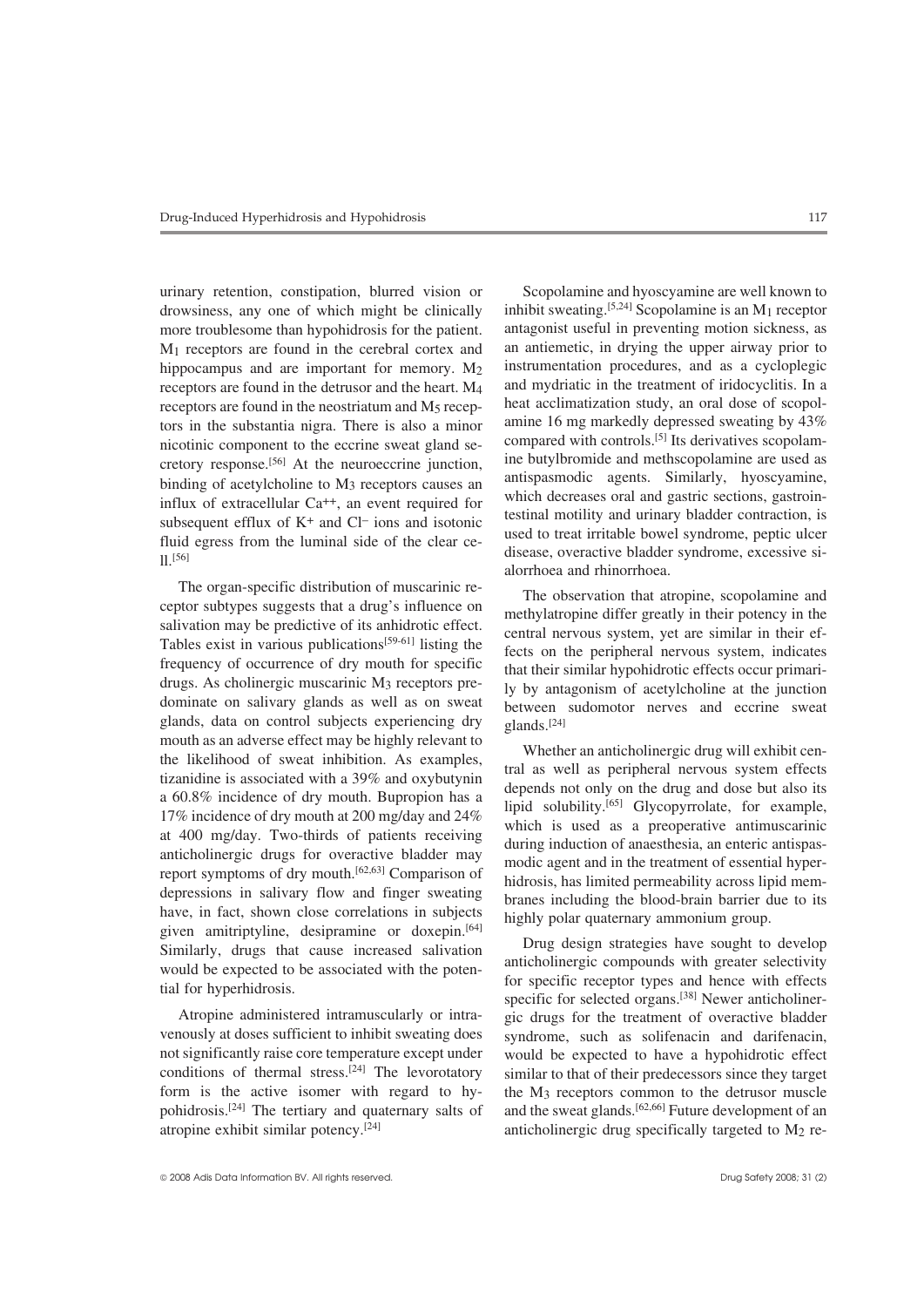in the bladder and do not play a role in sweat glands, (QSART). Amitriptyline is one of the few drugs could conceivably treat overactive bladder syn-<br>studied for its effect on autonomic testing.[75] Low drome while minimizing the adverse effects of dry and Opfer-Gehrking<sup>[75]</sup> showed in healthy controls mouth and hypohidrosis.<sup>[67]</sup> No anticholinergic drug aged 20–40 years that a moderate dosage (75 mg has been identified that selectively inhibits just the daily) of amitriptyline resulted in greater inhibition sweat gland.<sup>[68]</sup> of M<sub>3</sub> receptors than of M<sub>2</sub> receptors. QSART

most potent hypohidrotic agent. The muscarinic re-<br>ceptor affinity of amitryptiline *in vitro* is approxi-<br>with decreasing blood concentrations of amimately five times that of doxepin and imipramine triptyline.<sup>[75]</sup> and eight times that of nortriptyline and desipramine.<sup>[69]</sup> The affinity amitriptyline has for muscarin-<br>ic receptors is twice that of fluoxetine and four times 4.3 Antiepileptics that of trazodone.[9]

million Americans with symptomatic diabetic peri-<br>pheral neuropathy,<sup>[71]</sup> many have received symptomatic in children taking topiramate.<sup>[12-14]</sup> A study of 13<br>matic treatment with a tricyclic antidepressant. A<br>retrospecti

SSRI antidepressants such as citalopram<sup>[73]</sup> and  $\frac{20118 \text{ am then that of adults.}[14,76]}{\text{than that of adults.}[14,76]}$ paroxetine[74] do not have significant anticholinergic properties, but mixed agents such as venlafaxine and trazodone do. Chlorpromazine and similar medica- 4.4 Antihistamines tions used to control nausea have weak anticholinergic, hence hypohidrotic, effects. Antihistamines exhibit binding affinity not only

quantitatively documented in humans taking those cholinergic receptors. Functional bioassays have tricyclic antidepressants and bladder antispasmodics shown that cyproheptadine, promethazine and dithat have the highest anticholinergic properties. phenhydramine exhibit the greatest M3 receptor These drugs affect both the M<sub>3</sub> receptors on sweat functional bioactivity, whereas loratadine, chlor-<br>glands and cardiac M<sub>2</sub> receptors and can also impact pheniramine and hydroxyzine exhibited interglands and cardiac M<sub>2</sub> receptors and can also impact pheniramine and hydroxyzine exhibited inter-<br>adrenergic transmission. Moderate doses of ami- mediate bioactivity, and cetirizine and fexofenadine adrenergic transmission. Moderate doses of amitriptyline as well as the antispasmodics tolterodine exhibited no discernible bioactivity.[77] Meclozine and oxybutynin commonly produce diffuse suppres- has a relatively low affinity for muscarinic recepsion of the sudomotor axon reflex as measured by tors.<sup>[78]</sup>

ceptors, which are more abundant than M3 receptors the quantitative sudomotor axon reflex test volumes were reduced by 47% while taking ami-4.2 Antidepressants triptyline and recovered to 81% of pre-drug values 48 hours after withdrawal of the drug. The reduction Among the antidepressants, amitriptyline is the in sweat volume occurred equally at proximal and with decreasing blood concentrations of ami-

Amitriptyline is frequently prescribed for the Carbonic anhydrase inhibitors such as<br>treatment of neuropathic pain. For example, diabe-<br>tes mellitus is one of the most prevelant chronic production, probably at the level of peripheral neuropathy had been treated with ami-<br>triptyline.<sup>[72]</sup><br>The risk of hypohidrosis in paediatric patients taking<br>zonisamide has been estimated at 10-fold higher

Suppression of axon reflex sweating has been for histamine H<sub>1</sub> receptors but also for muscarinic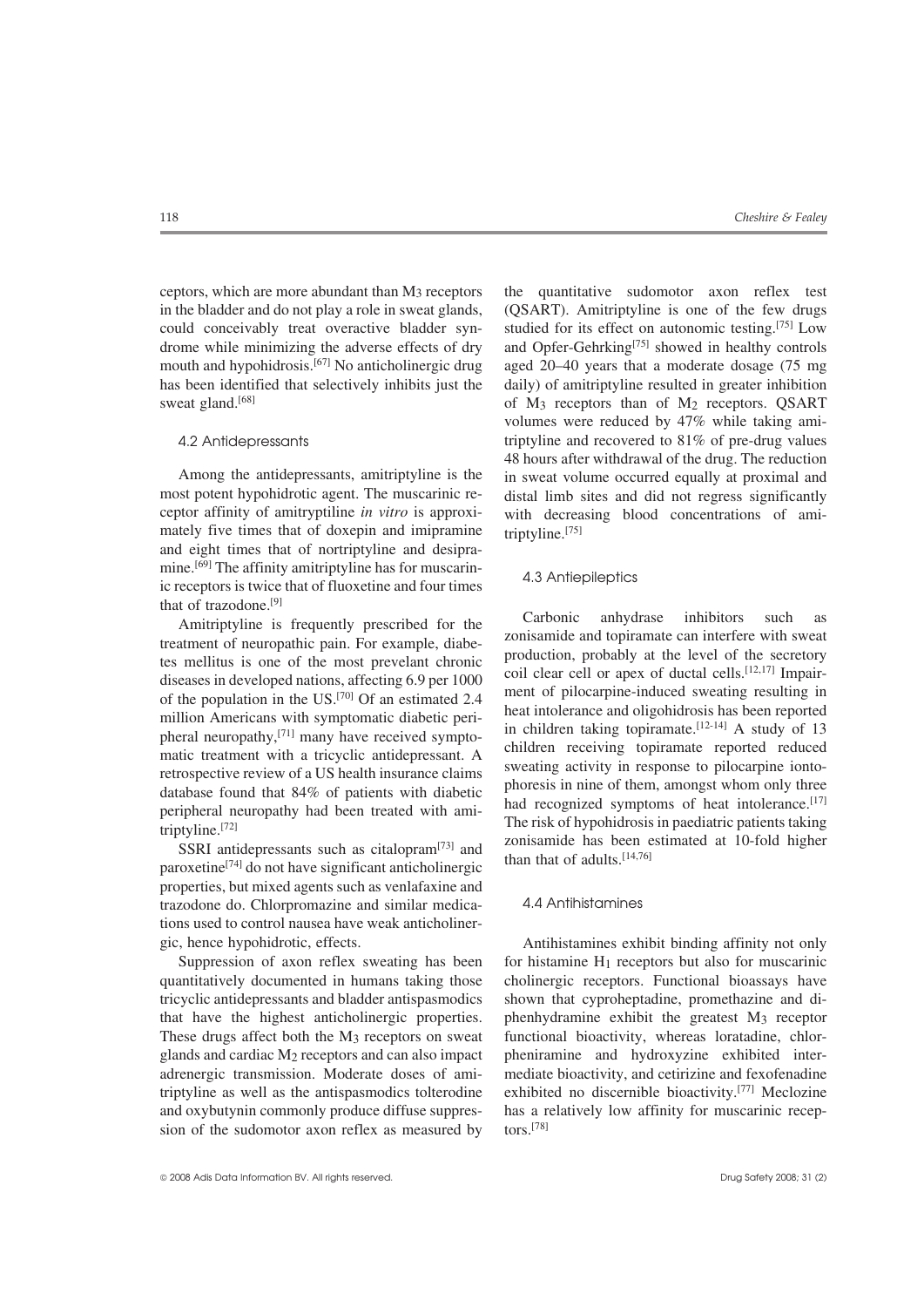occurs.<sup>194</sup> The influence of p-aarenergic receptor<br>antagonists on sweating is approximately 20% that<br>of cholinergic receptor-mediated activation.<sup>[28,79]</sup> medications that affect muscarinic ganglionic trans-<br>mission may Peripheral  $\alpha$ -adrenergic factors contribute a negligi-<br>ble component to sweating.<sup>[80]</sup> An interesting exception solution to this rule was described in a small study of<br>tion to this rule was described in a small study o patients with complex regional pain syndrome, in whom either increased α-adrenergic receptor density or sensitivity on presynaptic postganglionic 4.9 Intoxication sudomotor fibres augmented sweating.<sup>[81]</sup>

ciated with episodes of sympathetic hyper- conditions.<sup>[90-95]</sup> In these cases, hyperthermia devel-<br>excitabilty.<sup>[23,82,83]</sup> ops as the result of a combination of factors includ-

ing affinity *in vitro*, being similar to that of amihigh muscarinic receptor affinities, whereas thiori-<br>dazine and chlorpromazine have intermediate affini-<br>therapeutic doses of systemically administered antidazine and chlorpromazine have intermediate affini-<br>ty, and ariniprazole, risperidone, quetianine and zi-<br>cholinergic drugs but is more likely with overty, and aripiprazole, risperidone, quetiapine and zi-

Accordingly, pharmacological studies have shown other classes of drugs have entered into common that the secretary response of sweat glands to intra- $use^{[15]}$ 

© 2008 Adis Data Information BV. All rights reserved. Drug Safety 2008; 31 (2)

4.5 Antihypertensives dermal injection of the cholinergic receptor agonist Whereas muscarinic acetylcholine receptor acti-<br>various carbachol, which stimulates sweating locally, can be<br>vation on sweat glands provides the major stimulus<br>to sweating.  $\beta$ -adrenergic-mediated sweating also<br>occurs.<sup>[</sup>

The central sympathetic inhibitory action of the Anticholinergic drugs in therapeutic and over- $\alpha_2$ -adrenergic agonist clonidine at various doses has dose ranges have been associated with hyperthermia proved effective in ameliorating hyperhidrosis asso- and heat stroke in the elderly during hot summer ops as the result of a combination of factors including anhidrosis resulting from peripheral muscarinic 4.6 Antipsychotics and Antiemetics receptor blockade, heat production by agitation with Among the antipsychotic and antiemetic agents,<br>clozapine has the greatest muscarinic receptor-bind-<br>status.<sup>[91]</sup><br>status.<sup>[91]</sup>

triptyline.<sup>[84]</sup> Olanzapine and quetiapine also have Total anhidrosis, or complete suppression of high muscarinic receptor affinities, whereas thiori-<br>weat gland function, generally does not occur with prasidone have very little affinity.<sup>[85]</sup> dose.<sup>[68]</sup> The cardinal signs and symptoms of poisoning with antimuscarinics consist of mydriasis, 4.7 Botulinum Toxins decreased secretions (sweating, salivation, lacrima-Intradermal injection of botulinum toxins, which<br>block the release of acetylcholine at the neuromus-<br>cular junction, similarly blocks the neuroeccrine<br>junction, effectively inhibiting local sweating.<sup>[86]</sup> and filter and f junction, effectively inhibiting local sweating.<sup>[86]</sup> carrinic poisoning include antihistamines, tricyclic<br>The anhidrotic effect of botulinum toxin A is dose-<br>dependent and appears to be more sustained than<br>that resultin pine.<sup>[15]</sup> Anticholinergic intoxication has also been reported with the use of the antiparkinsonian medireported with the use of the antiparkinsonian medi- 4.8 Ganglionic Antagonists cations trihexyphenidyl and benzatropine, which are Sympathetic ganglion activity influences the sen- used less frequently in the treatment of Parkinson's sitivity of sweat glands to pharmacological agents. disease now that dopamine receptor agonists and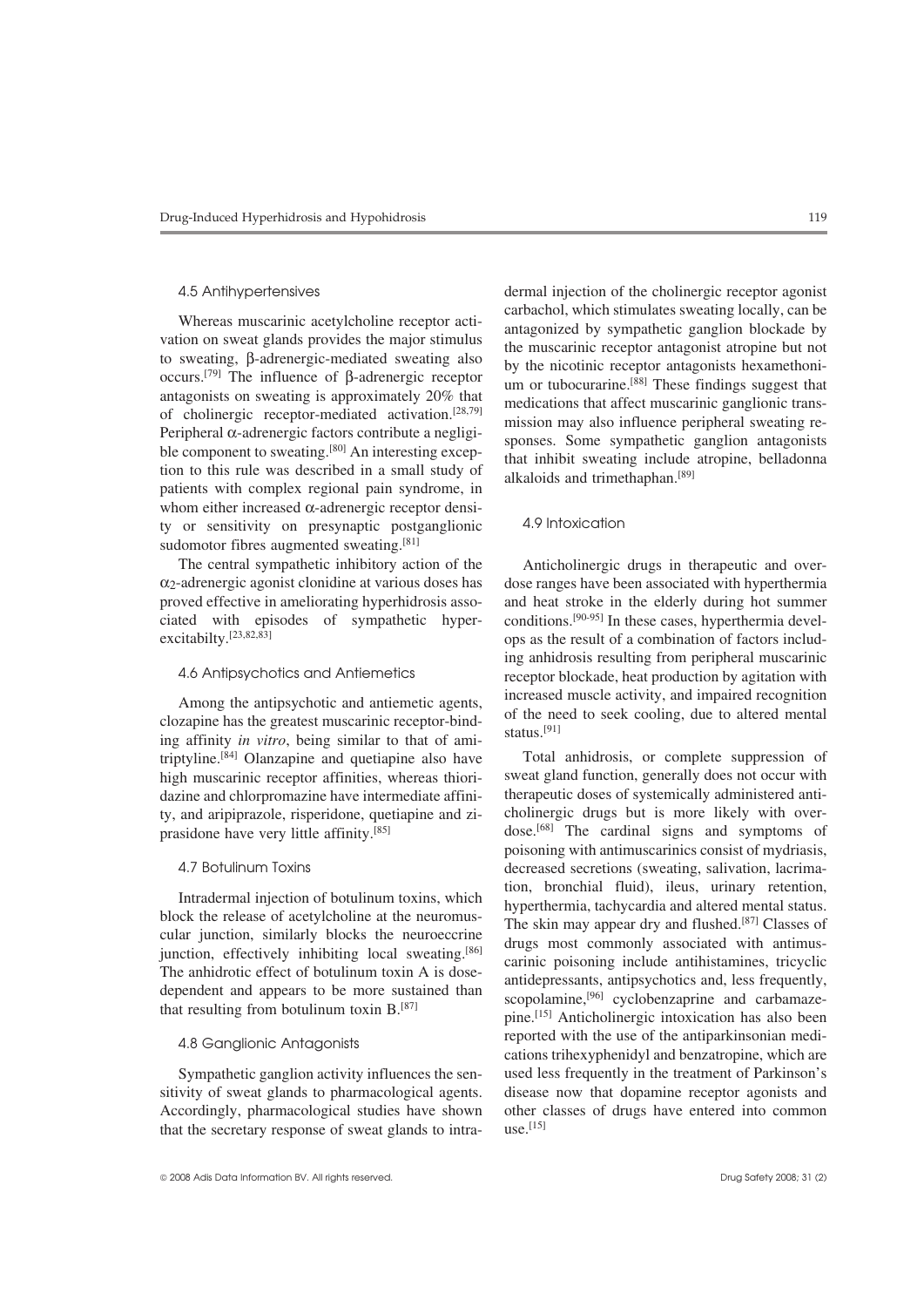were due to tricyclic antidepressants, of which ami-<br>starch iodine test, for example, combine a colorimettriptyline was the most common agent; 66 cases ric indicator power with a controlled heat stimulus were due to antihistamines, most commonly diphen-<br>to assess anatomical patterns of sweating. The silaspine; 5 to *Datura* herbs (described below); 4 to sweat beads produced over a selected area of skin.  $\text{ine}$ .[15] In addition to the cardinal signs listed above, sympathetic sudomotor distal nerve function at stanvisual, and they often demonstrated 'picking' beha- acetylcholine.[27,56,101-103] Because the sweating reviour, probing their intravenous lines, restraints and sponses these tests measure can be strongly influmental status. Among the 213 patients, 75% had reaching a diagnosis of small fibre neuropathy can decreased oral or axillary secretions and 5% had depend heavily on the presence of potentially con-

the *Datura* genus has been recognized since antiqui-<br>duced sweating response has a small fibre neuroand moonflower seeds. *Datura* is hallucinogenic at hypohidrosis.<sup>[104]</sup> For this reason, anticholinergic toxic doses. Ten of its seeds can vield as much as medications are routinely withheld, if it is safe to do toxic doses. Ten of its seeds can yield as much as 1 mg of atropine.<sup>[97]</sup> Signs and symptoms of *Datura* so, for several days prior to testing.<sup>[75]</sup> intoxication include confusion, tachycardia, dilated Whereas application of these tests has focused

function has further enhanced interest in the influence of drugs on sweating. The ability to localize **6. Management of Hyperhidrosis** and quantify the hypohidrosis that accompanies neurological disorders has made it possible to pre- Drug-induced hyperhidrosis may not be foreseedict increased susceptibility to heat stress, which has able in most cases, but it can be managed. Treatment implications for identifying patients who may be options for drug-induced hyperhidrosis are outlined less able to tolerate drugs that further inhibit sweat- in figure 2. The first question to ask is whether the  $ing<sub>1</sub>$ [100] Reliable interpretation of these tests in the hyperhidrosis is drug-induced. Did the onset of hyevaluation of neurological disorders also requires perhidrosis coincide with the initial use of the drug familiarity with the potential effects of concurrent or an escalation in its dosage? Is the particular drug medications on sudomotor responses.<sup>[101]</sup> known to increase sweating? Does the patient have a

tion and small fibre neuropathies has increasingly separate medical reason for increased sweating? relied on non-invasive tests of sudomotor function. Once a drug relationship is suspected, clinical Colorimetric, evaporimetric and imprint techniques options include a therapeutic dose reduction, drug

In a study of 213 patients presenting for emer- are in common use in clinical autonomic laboratogency care with acute antimuscarinic poisoning, 73 ries. The thermoregulatory sweating test and the hydramine; 25 to antipsychotics; 10 to carbamaze- tic imprint test measures the number and size of atropine; 2 to cyclobenzaprine and 1 to scopolam- The QSART specifically evaluates postganglionic hallucinations the patients experienced tended to be dardized limb sites in response to iontophoresis of bedclothes with their fingers. Physostigmine was enced by medications, the validity of these tests in administered to 49 patients with improvement in assessing the severity of autonomic dysfunction or temperatures  $>38^{\circ}C$ .<sup>[15]</sup> founding drugs. It may be difficult to ascertain, for Antimuscarinic intoxication caused by plants of example, whether the patient shown to have a rety. Examples include jimson weed, thorn apple tea pathy impairing sudomotor fibres, or drug-induced and moonflower seeds. *Datura* is hallucinogenic at hypohidrosis.<sup>[104]</sup> For this reason, anticholinergic

pupils and anhidrotic, flushed, hot skin.[98] Closely primarily on autonomic dysfunction, they also prorelated is the South American burundanga, which vide a means of assessing how specific drugs alter contains scopolamine.<sup>[99]</sup> the sweating response. The thermoregulatory sweating test<sup>[86]</sup> and QSART<sup>[105]</sup> have proven, for exam-**5. Measurement of Hypohidrosis** ple, to be useful methods for monitoring the chemodenervative effect of botulinum toxin over The advent of routine clinical tests of sudomotor time by assessing its parallel anhidrotic effect.

The laboratory evaluation of autonomic dysfunc- pre-existing history of essential hyperhidrosis or a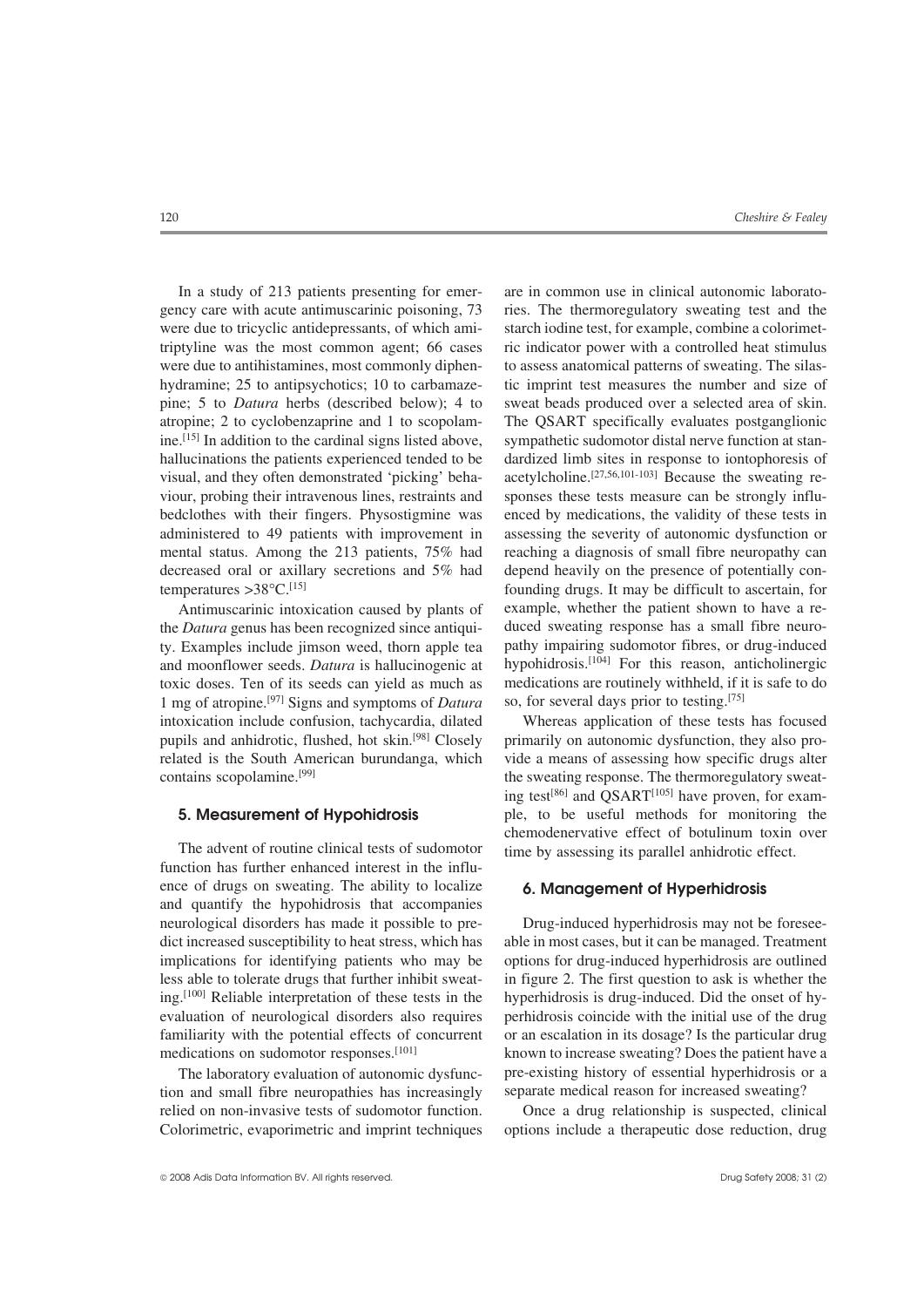

**Fig. 2.** Algorithm for managing drug-induced hyperhidrosis.

substitution or discontinuation. A drug substitution been used to treat opioid-induced sweating.<sup>[114]</sup> might involve switching to another drug within the Biperiden 2–4 mg daily has been reported as helpful same therapeutic class that has a lesser incidence of in reducing the excessive sweating associated with hyperhidrosis, or it might involve switching to an methadone maintenance treatment for opioid dealternative class. If the hyperhidrosis is severe and pendence.<sup>[115]</sup> outweighs the drug's therapeutic benefit, the patient Terazosin prescribed at a dose of 2 mg at bedtime may prefer to discontinue the drug. resulted in complete resolution of hyperhidrosis

sis, or if the patient's medical condition does not in another.<sup>[116]</sup> The 5-HT<sub>2</sub> and 5-HT<sub>3</sub> receptor antallow a change in medication, then the addition of a agonist mirtazapine was reported to be effective at pharmacological agent to suppress sweating may be 15 mg daily in reducing hyperhidrosis in one patient preferable. Knowledge of the pharmacological ac- with bipolar disorder whose excessive sweating tion of drugs on the normal sweating response has whilst taking escitalopram 30 mg/day had required proven useful toward developing treatments for dis-<br>several changes of clothing daily.<sup>[117]</sup> Benzatropine, turbances of not only drug-induced sweating but cyproheptadine and clonidine have been reported to also essential and neurological hyperhidro- decrease hyperhidrosis associated with SSRI use in<br>sis  $^{[23,82,83,106-112]}$ 

agement of opioid-induced sweating by rotating to a ing drug-induced hyperhidrosis takes into account different opioid, switching to transdermal fentanyl, the severity of the sweating and the potential risks or by adding an antihistamine.<sup>[113]</sup> Scopolamine has and benefits of the treatment. Important variables

If these strategies do not resolve the hyperhidro- caused by venlafaxine in one patient and sertraline anecdotal cases<sup>[30,116]</sup>

Isolated reports have described successful man- The choice of a pharmacological agent for treat-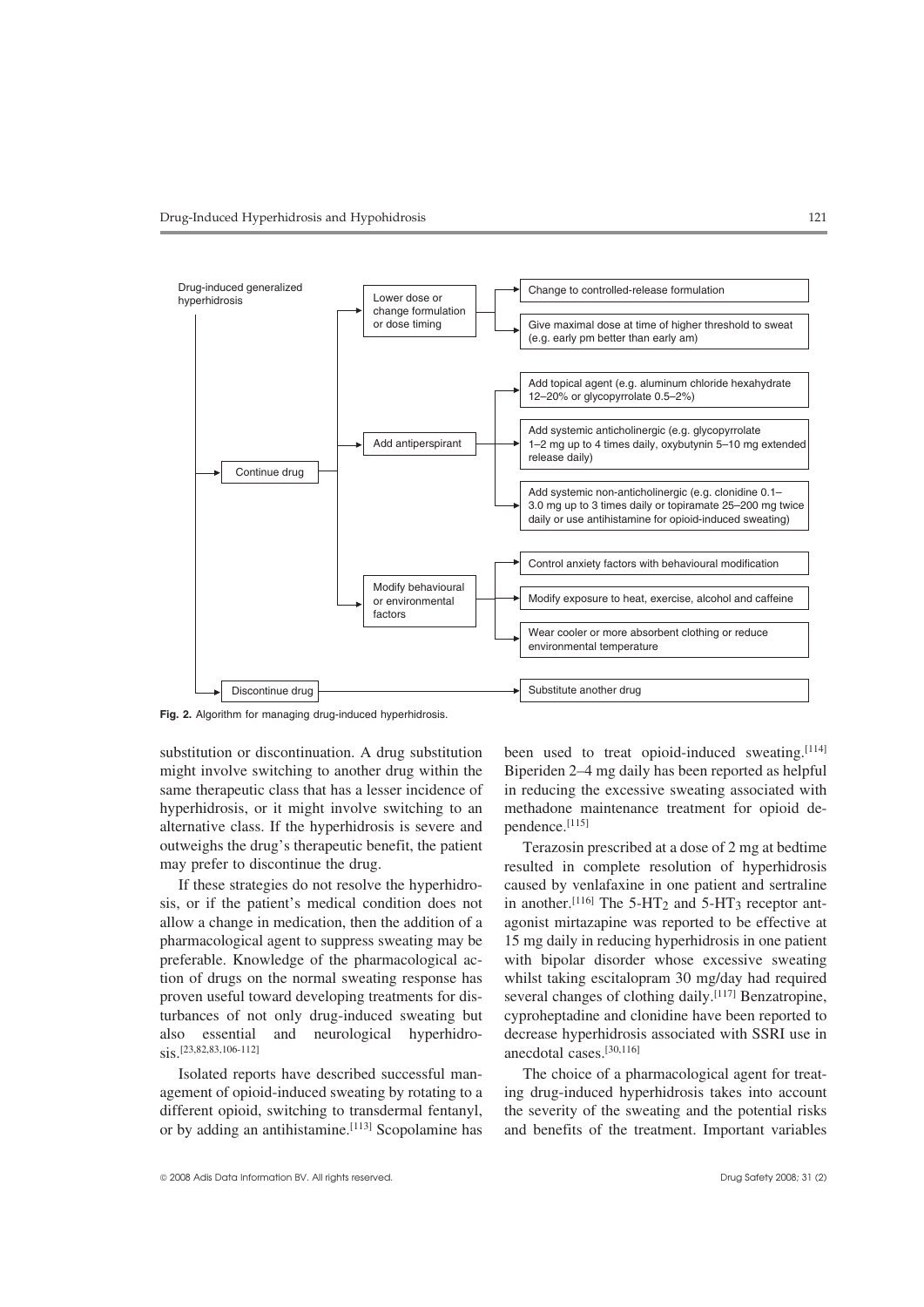

**Fig. 3.** Algorithm for managing drug-induced hypohidrosis.

include the body region involved, the frequency and **7. Management of Hypohidrosis** volume of sweating, and the degree to which the efficacy of the drug, ease of use or application,<br>potential adverse effects such as dry mouth or con-<br>stipation, and medical comorbidities such as glauco-<br>ma or dementia that may limit the patient's tolerance<br>figure 3. of anticholinergic medication. The first question to ask is whether a causal

num chloride hexahydrate in an alcohol or water heat intolerance. A temporal association may be base can be effective for mild hyperhidrosis but may difficult to establish, since hypohidrosis can go un-<br>he difficult to apply to all the ckin grass offected  $\frac{[82]}{]}$  noticed in the absence of heat stress. Anhidrosis be difficult to apply to all the skin areas affected.<sup>[82]</sup> houced in the absence of heat stress. Anhidrosis may be difficult to apply to the skin areas after helpful in summain imapparent through the winter months only to Oral anticholinergic drugs are often helpful in ame-<br>liorating drug-induced hyperhidrosis. Glycopyrro-<br>late, 1–2 mg one to four times daily, is preferable to<br>other anticholinergic drugs when it is desirable to<br>the heat of minimize the potential adverse effects of sedation or or neurological cause underlying the patient's hyconfusion, since very little of the drug crosses the pohidrosis. blood-brain barrier.<sup>[23,82]</sup> Additional oral anticholin-<br>Numerous neurological and systemic illnesses ergic drugs shown to be helpful in reducing hyperhi-<br>drosis regardless of its cause, include oxybutynin tion can be helpful towards determining the aetiolodrosis, regardless of its cause, include oxybutynin tion can be helpful towards determining the aetiolo-<br>2.5 mg three times deily [108] belledonne elkeloids gy.<sup>[23]</sup> One of the most common causes of hy-2.5 mg three times daily,<sup>[108]</sup> belladonna alkaloids gy.<sup>[23]</sup> One of the most common causes of hy-<br>2.3 mg tuliga daily,<sup>[82]</sup> gasocarthaling 15 mg three pohidrosis is peripheral neuropathy, in which the 0.2 mg twice daily,<sup>[82]</sup> propantheline 15 mg three degeneration of peripheral neuropathy, in which the degeneration of peripheral nerves can involve times daily,<sup>[109]</sup> thioridazine 10–25 mg at night<sup>[110]</sup> sudomotor fib or scopolamine administered via 1.5-mg patch.<sup>[111]</sup> Anticholinergics such as glycopyrrolate, while not<br>with age-related decline in autonomic responses,<br>readily available in topical form, can be com-<br>existing antidrosis due to neurological disease Ross pounded in 0.5–2% concentrations in a noncomedo- syndrome, Sjogren's syndrome, hypothyroidism or ¨

sweating impairs the patient's daily functioning and Drug-induced hypohidrosis also may not be fore-<br>sense of well-being. Also to be considered are the seeable in most cases, but it should be suspected sense of well-being. Also to be considered are the seeable in most cases, but it should be suspected<br>of the drug ages of weak are origination when patients taking anticholinergic agents or other

Topical antiperspirants such as  $12-20\%$  alumi-<br>relationship exists linking the drug to the patient's

ry and motor deficits<sup>[87]</sup> or selectively.<sup>[100]</sup> Patients existing anhidrosis due to neurological disease, Ross genic base for topical use.<sup>[82]</sup> chronic idiopathic anhidrosis may be at increased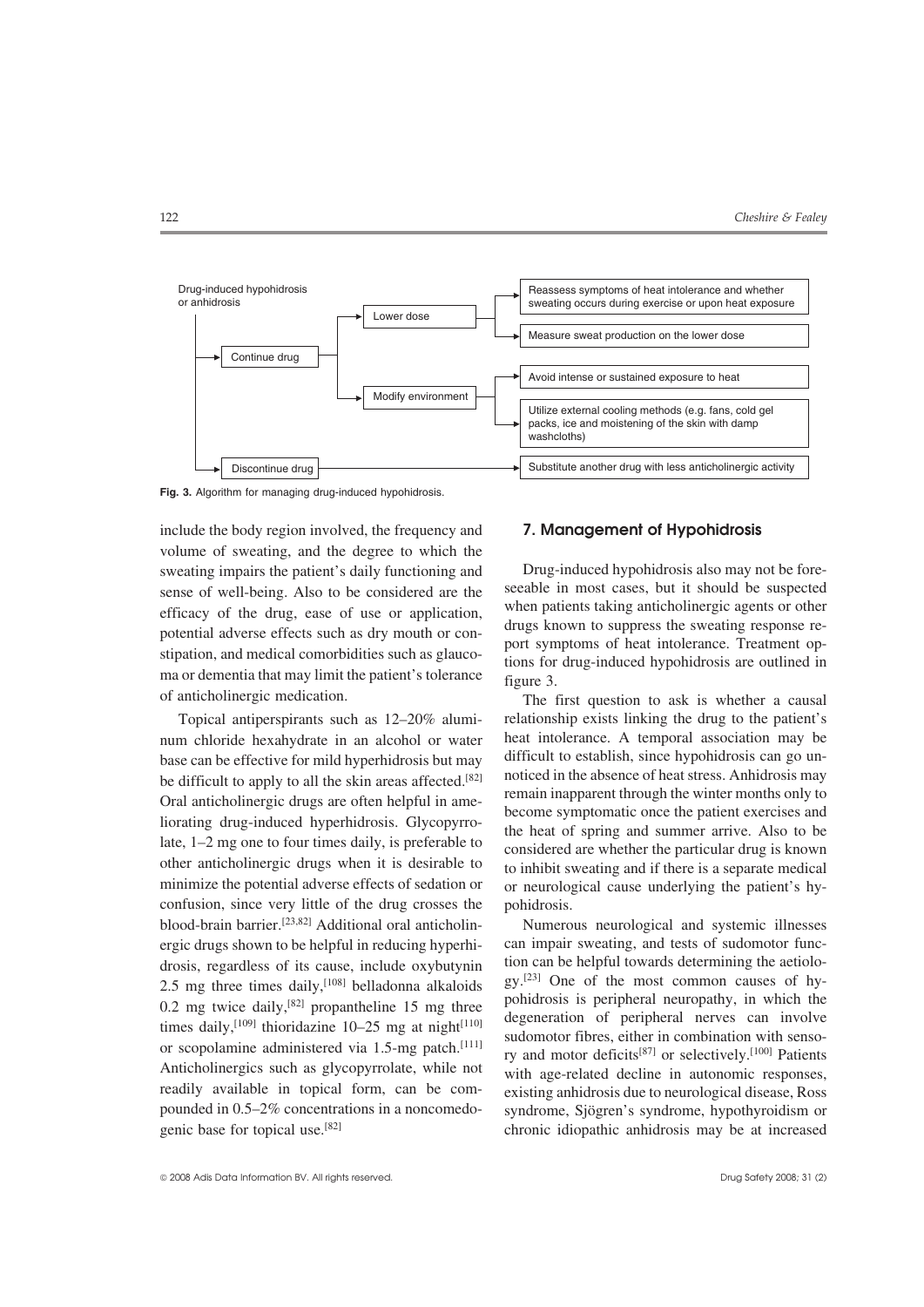risk of the additional anhidrotic effect of drugs that **References**

Once a relationship to a drug is suspected, clin-<br>2. Ogawa T, Low PA. Autonomic regulation of temperature and ical options include a therapeutic dose reduction,<br>
drug substitution or discontinuation Switching<br>
sweating. In: Low PA, editor. Clinical autonomic disorders:<br>
evaluation and management. 2nd ed. Philadelphia (PA): Lipdrug substitution or discontinuation. Switching<br>within a drug class to a drug with less potent anti-<br>cholinergic properties or to a different drug class<br>me autonomic nervous system II. Amsterdam: Elsevier, 2000: cholinergic properties or to a different drug class The automorpheus system II. Amsterdam: Elsevier, 2000: Elsevier, 2000: Elsevier, 2000: Elsevier, 2000: Elsevier, 2000: Elsevier, 2000: Elsevier, 2000: Elsevier, 2000: Els may restore the patient's ability to sweat.<br>
Presention of bursethermia in patients rules lack-<br>
4. Strutton DR, Kowalski JW, Glaser DA, et al. U.S. prevalence of

the capacity to sweat may require avoidance of drosis: results from a national survey of the major capacity of  $\frac{2004; 51: 241-8}{200}$ prolonged direct sunlight or sustained vigorous ex-<br>ercise in hot climates. Many patients who become<br>acclimatization by controlled hyperthermia. J Appl Physiol uncomfortably warm can manage mild overheating<br>hy applying a moist washeloth to skin surfaces ex b. Vimieiro-Gomes AC, Magalhães FC, Amorim FT, et al. Comby applying a moist washcloth to skin surfaces ex-<br>posed to the air as a substitute for thermoregulatory<br>posed to the air as a substitute for thermoregulatory<br>induced by pilocarpine. Braz J Med Biol Res 2005; 38: 1133-9 sweating. A portable fan is useful to enhance the 7. Bouchama A, Knochel JP. Heat stroke. New Engl J Med 2002;<br>346: 1978-88

id external cooling and cardiopulmonary support.<br>
Sedation is sometimes required to calm the agitated and DG, Federspiel CF, Ray WA, et al. The risk of Sedation is sometimes required to calm the agitated<br>patient. Acetylcholinesterase inhibitors such as phy-<br>patients in two populations. J Gerontol 1983; 38: 31-5 sostigmine are seldom needed and, if used, should 10. Ness J, Hoth A, Barnett MJ, et al. Anticholinergic medications<br>he administered aputionally because of the notantial in community-dwelling older veterans: prevalence of be administered cautiously because of the potential in community-dwelling older veterans: prevalence of anticho-<br>for serious cardiac effects.<sup>[87,96]</sup> Am J Geriatr Pharmacother 2006; 4: 42-51

macologically complex system of thermoregulatory 13. Arcas J, Ferrer T, Roche MC, et al. Hypohidrosis related to the<br>
administration of topiramate to children. Epilepsia 2001; 42: sweating in humans. Patients are more likely to  $\frac{\text{admm:}}{1363-5}$ complain of drug-induced hyperhidrosis, yet are 14. Cerminara C, Seri S, Bombardieri R, et al. Hypohidrosis during more likely to experience adverse health effects topiramate treatment: a rare and reversible side effect. Pediatr<br>
Search 1992-4<br>
Neurol 2006: 34: 392-4 from drug-induced hypohidrosis. Physicians who<br>prescribe such drugs should, therefore, be familiar<br>gins and symptoms in antimuscarinic drug poisonings. J with both categories of drug effects. Understanding<br>
the neurological mechanisms underlying normal and the Galicia SC, Lewis SL, Metman LV. Severe topiramate-assothe neurological mechanisms underlying normal<br>sweating and the ways in which drugs can stimulate<br>sweating and the ways in which drugs can stimulate<br>function. Clin Neuropharmacol 2005; 28: 94-5 or inhibit sweating, moreover, are proving increas-<br>inclusionally halpful in the care of patients who perspire too and hyperthermia: pilot study of a novel topiramate adverse ingly helpful in the care of patients who perspire too and hyperthermia: pliot study of a no<br>much or too little.  $\frac{18}{\frac{3254-7}{10}}$  Effect. J Child Neurol 2003; 18: 254-7

No sources of funding were used to assist in the prepara-<br>tion of this review article. The authors have no conflicts of<br>interest that are directly relevant to the content of this review<br>the man eccrine sweat sland. Am I Ph interest that are directly relevant to the content of this review human eccrine sweat gland. Am J Physiol 1983; 245 (2):<br>R203-8 article. R203-8

- 1. Cabanac M. Temperature regulation. Annu Rev Physiol 1975;<br>  $37:415-39$ <br>  $37:415-39$ 
	-
	-
	- A. Strutton DR, Arealy March DR, Kowalski JW, Strutton DR, Kowalski JW, Glasser DA, et al. U.S. prevalence of Preperting and impact on individuals with axillary hyperhi-<br>
	Preperting a value of Prevention and Departual surv
		-
		-
		-
- Evaporation of applied moisture.<br>
Treatment of acute hyperthermia consists of rap-<br>
id external cooling and cardiopulmonary support.<br>
Evaporation of anti-<br>
demiol Drug Saf 1996; 5: 155-64
	-
	-
	- 11. Center for Disease Control and Prevention (CDC). Heat-related **8. Conclusion**<br>
	Wkly Rep 2006; 55 (29): 796-8<br>
	Wkly Rep 2006; 55 (29): 796-8
	- 12. de Carolis P, Magnifico F, Pierangeli G, et al. Transient hy-<br>pohidrosis induced by topiramate. Epilepsia 2003; 44: 974-6
		-
		-
		-
		-
		-
		- 18. Kaiser R, Rubin CH, Henderson AK, et al. Heat-related death and mental illness during the 1999 Cincinnati heat wave. Am J
	- Forensic Med Pathol 2001; 22: 303-7<br>
	19. Fisher A, Pittel Z, Haring B, et al. M1 muscarinic agonists can<br>
	modulate some of the hallmarks in Alzheimer's disease: impli-
		-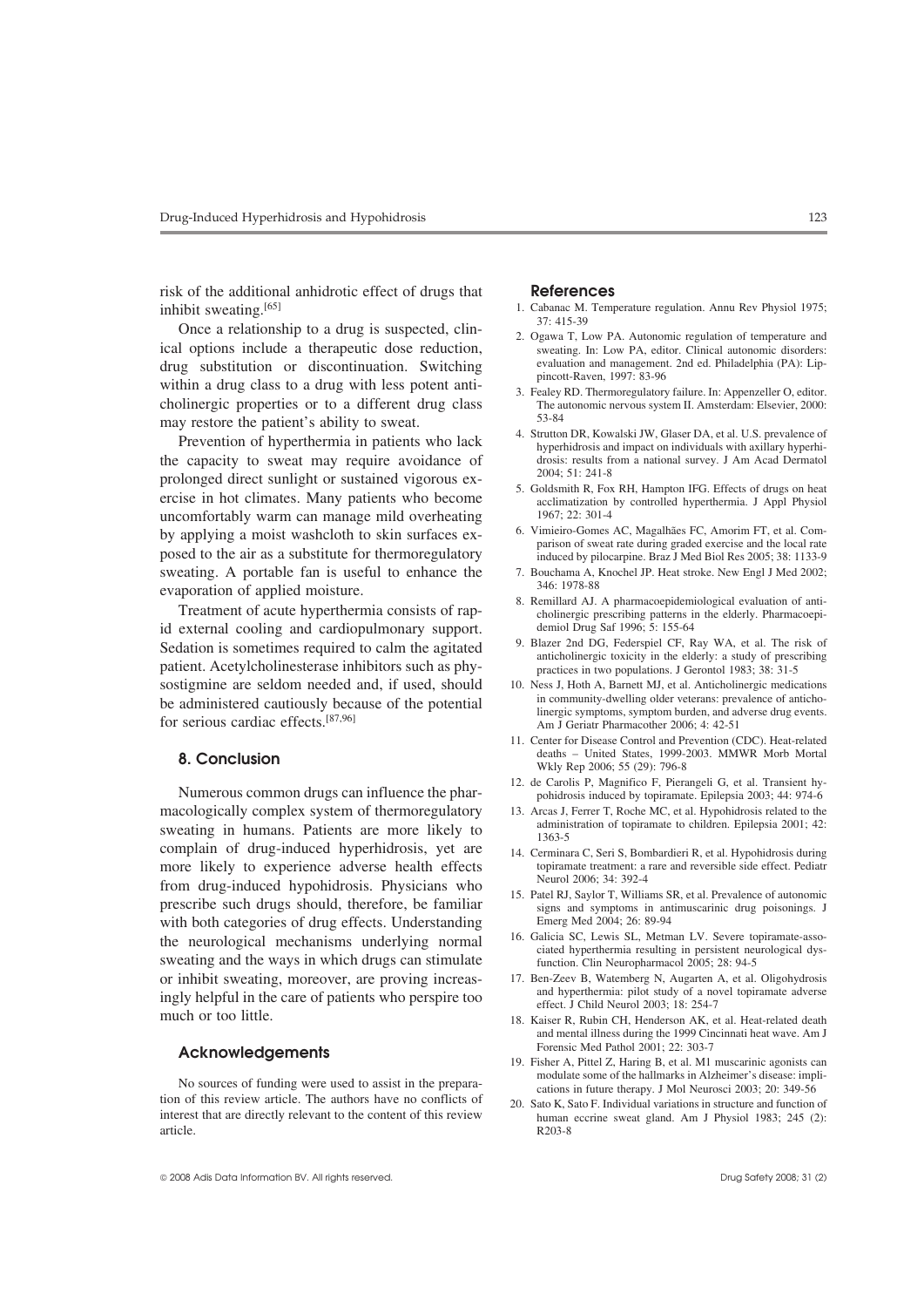- of older men to work in the heat. J Appl Physiol 1965; 20: 583-
- 22. Stephenson LA, Wenger CB, O'Donovan BH, et al. Circadian 43. Baker AK, Meert TF. Functional effects of systemically admin-
- 23. Cheshire WP, Freeman R. Disorders of sweating. Semin Neurol 2002; 302: 1253-64 2003; 23 (4): 399-406 44. Xin L, Geller EB, Adler MW. Body temperature and analgesic
- 
- 25. Kennedy WR, Wendelschafer-Crabb G, Brelje TC. Innervation 499-507
- 26. Sato A, Schmidt RF. Somatosympathetic reflexes: afferent fi- 792-8 bers, central pathways, discharge characteristics. Physiol Rev 46. Al-Adwani A, Basu N. Methadone and excessive sweating 1973; 53: 916-47 [letter]. Addiction 2004: 99: 259 1973; 53: 916-47<br>27. Quinton PM. Sweating and its disorders. Annu Rev Med 1983; 47. Catterall RA. Problems of sweating and its disorders. Annu Rev Med 1983; 47. Catterall RA. Problems of sweating
- 34: 429-52<br>
28. Sato K, Sato F. Defective beta adrenergic response of cystic<br>
28. Sato K, Sato F. Defective beta adrenergic response of cystic<br>
28. Buajordet I Naess AC Jacobse
- 
- 
- 30. Marcy TR, Britton ML. Antidepressant-induced sweating. Ann 84<br>Pharmacother 2005; 39: 748-52 50. Bba
- 
- 
- 
- 
- 
- 
- 
- 38. Kumar H, Sony P, Gupta V. Profound sweating episodes and use. Drugs Aging 2001; 18: 45-61<br>38. Torres NE, Zollman PJ, Low PA. Characterization of muscarin-<br>38. Torres NE, Zollman PJ, Low PA. Characterization of muscarin latanoprost [letter]. Clin Experiment Ophthalmol 2005; 33:
- 39. Schmidtborn F. Systemic side-effects of lantanoprost in a child phy. Brain Res 1991; 550: 129-32 with aniridia and glaucoma. Ophthalmologe 1998; 95: 633-4 59. Micromedex [online]. Available
- 40. Gorsky M, Epstein JB, Parry J, et al. The efficacy of pilocarpine and bethanechol upon saliva production in cancer patients with 60. Thomson Healthcare. Physicians' Desk Reference. 62nd ed.<br>hyposalivation following radiation therapy. Oral Surg Oral Montvale (NJ): Thomson Healthcare, 2007 hyposalivation following radiation therapy. Oral Surg Oral Med Oral Pathol Oral Radiol Endod 2004; 97: 190-5 61. DRUGDEX<sup>®</sup> System. Drug information for the health care
- temperature regulation. Ann Rev Pharmacol Tixocol 1988; 28: 429-49 429-49 Dec 13]
- 21. Robinson S, Belding HS, Consolazio FC, et al. Acclimatization 42. Kim OM, Lim GH, Lim DY. Influence of naloxone on catecho-<br>of older men to work in the heat. J Appl Physiol 1965: 20: 583-<br>lamine release evoked by nicot isolated rat adrenal gland. Arch Pharm Res 2005; 28: 699-708
	- rhythm in sweating and cutaneous blood flow. Am J Physiol istered agonists and antagonists of μ, δ, and κ opioid receptor Regul Integr Comp Physiol 1984; 246: R321-4 subtypes on body temperature in mice. J Pharmacol Exp T subtypes on body temperature in mice. J Pharmacol Exp Ther
- 24. Craig FN. Inhibition of sweating by salts of hyoscine and effects of selective mu and kappa opioid receptor agonists hyoscyamine. J Appl Physiol 1970; 28: 779-83 microdialyzed into rat brain. J Pharmacol Exp Ther 1997; 281:
	- and vasculature of human sweat glands: an immunohis-<br>tochemistry-laser scanning confocal fluorescence microscopy<br>thermoregulatory responses in humans and the special antochemistry-laser scanning confocal fluorescence microscopy thermoregulatory responses in humans and the special an-<br>study. J Neurosci 1994; 14: 6825-33 tishivering action of meperidine. Ann N Y Acad Sci 1997; 813: tishivering action of meperidine. Ann N Y Acad Sci 1997; 813:
		-
	- 27. Quinton PM. Sweating and its disorders. Annu Rev Med 1983; 47. Catterall RA. Problems of sweating and transfermal fentanyl.<br>
	24. Annu Rev Med 1983; Palliet Med 1997: 11: 169.70
- 28. Sato K, Sato F. Defective beta adrenergic response of cystic and the surface of cystic and in vitro. J Clin Invest 1984;<br>
The surface of the state of episodes of suspected acute opioid<br>
29. Wenger B, Quigley MD, Kolka
	- wenger B, Quigley MD, Kolka MA. Seven-day pyridostigmine<br>administration and thermoregulation during rest and exercise<br>in dry heat. Aviat Space Environ Med 1993; 64: 905-11<br>potential role in opiate withdrawal. Brain Res 200
- Framacomer 2005; 39: 748-52<br>31. Edwards JG, Anderson I. Systematic review and guide to selec-<br>50. Bhatnagar S, Saxena A, Kannan TR, et al. Tramadol for post-<br>507-33<br>507-33
	-
	-
- 30. Trindae E, Menon D, Topfer L-A, et al. Adverse effects<br>
31. Chainani-Wu N, Gorsky M, Mayer P, et al. Assessment of the<br>
associated with selective serotonin reuptake inhibitors and<br>
area-analysis. CMAJ 1998; 159:<br>
1245
	-
	-
	-
	-
	- 675 ic receptor subtype of rat eccrine sweat gland by autoradiogra-<br>
	Schmidthorn F. Systemic side-effects of lantanonrost in a child phy. Brain Res 1991; 550: 129-32
	- with aniridia and glaucoma. Ophthalmologe 1998; 95: 633-4 59. Micromedex [online]. Available from URL: http://<br>Sorsky M. Epstein JB. Parry J. et al. The efficacy of pilocarpine www.micromedex.com [Accessed 2007 Dec 13]
		-
- 41. Adler MW, Geller EB, Rosow CE, et al. The opioid system and professional database [online]. Available from URL: http://<br>temperature regulation. Ann Rev Pharmacol Tixocol 1988; 28: www.micromedex.com/products/drugdex/ [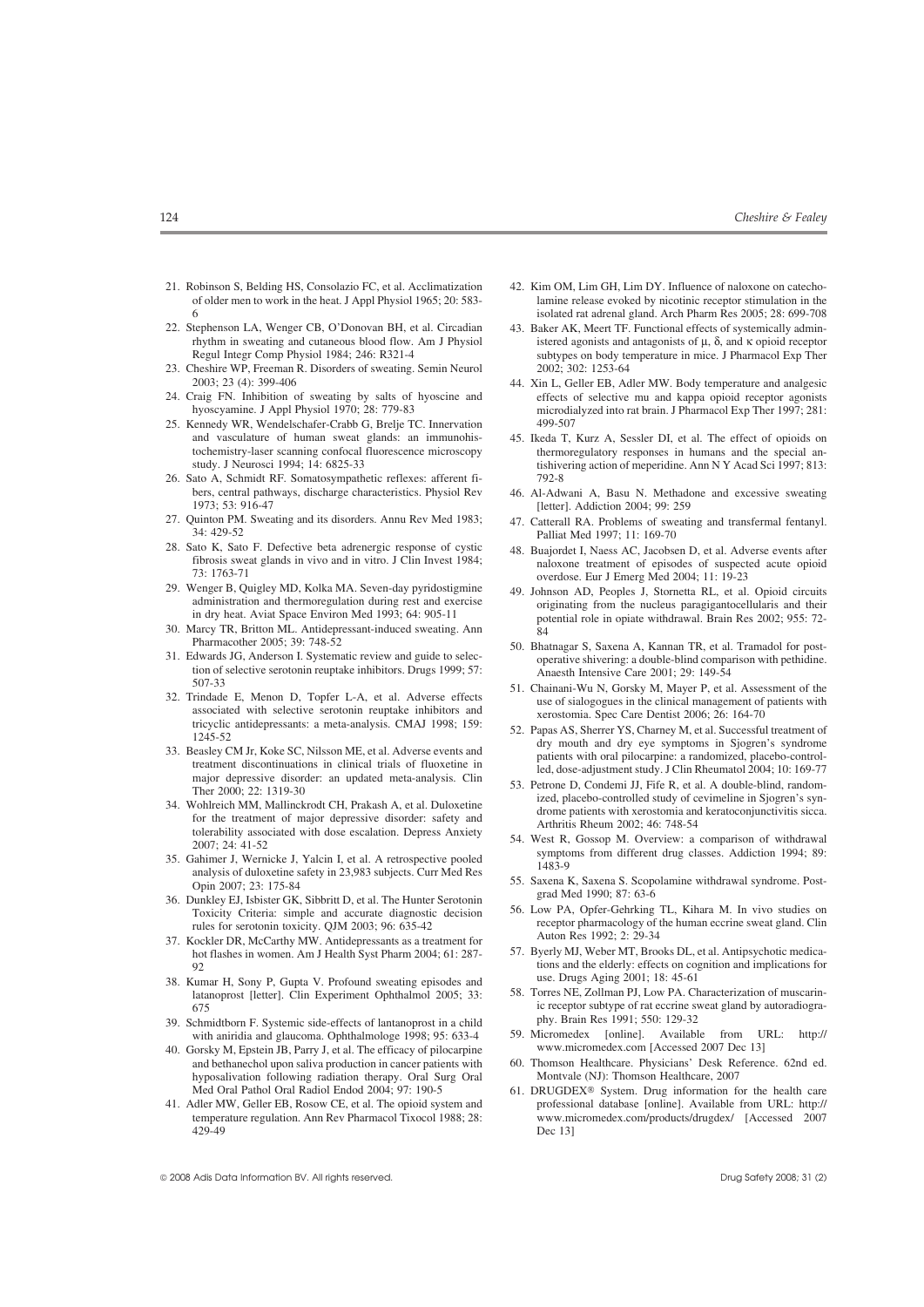- 62. Staskin DR, MacDiarmid SA. Using anticholinergics to treat 83. Torch EM. Remission of facial and scalp hyperhidrosis successoveractive bladder: the issue of treatment tolerability. Am J
- 63. Ouslander JG. Management of overactive bladder. N Engl J correction appears in South Med J 2000; 93: 264
- 64. Arnold SE, Kahn RJ, Faldetta LL, et al. Tricyclic antidepress- acetylcholine receptor. Arch Gen Psychiatry 1977; 34: 236-9 nats and peripheral anticholinergic activity. Psychopharmacol 1983; 74: 325-8
- 65. Feinberg M. The problems of anticholinergic adverse effects in Schizophr Res 2006; 88: 63-72
- 66. Hashim H, Abrams P. Drug treatment of overactive bladder: regional sweating: regional sweating: efficacy cost and quality of life considerations. Drugs 2004. efficacy, cost and quality of life considerations. Drugs 2004;
- 67. Dmochowski R. Improving the tolerability of anticholinergic (Botox) and sweating-dose efficacy and comparison to agents in the treatment of overactive bladder Drug Saf 2005. agents in the treatment of overactive bladder. Drug Saf 2005; 28: 583-600
- 68. Shelley WB, Horvath PN. Comparative study on the effect of systemically administered cholinoceptor antagonists on the anticholinergic compounds on sweating. J Invest Dermatol secretory response of human eccrine sweat g anticholinergic compounds on sweating. J Invest Dermatol 1951; 16: 267-74
- 89. Goldstein DS, Pechnik S, Moak J, et al. Painful sweating.<br>2001; 76: 511-27 Published and the Processants. Mayo Clin Proc Neurology 2004; 63: 1471-5<br>2004; 76: 141-27 Published and the S, Moak J, et al. Painful sweating.
- 
- 71. Dyck PJ, Kratz KM, Karnes JL, et al. The prevalence by staged<br>severity of various types of diabetic neuropathy, retinopathy,<br>and nephropathy in a population-based cohort: the Rochester 92. Rosenberg J, Pentel P, Pond S and nephropathy in a population-based cohort: the Rochester 92. Rosenberg J, Pentel P, Pond S, et al. Hyperthermia association. Crit Care Med 1986; 14: 964-9<br>Diabetic Neuropathy Study. Neurology 1993; 43: 817-24 with drug Diabetic Neuropathy Study. Neurology 1993; 43: 817-24
- pressants in older patients with diabetic peripheral neuropathy. complicating tricyclic Clin J Pain 2007: 23: 251-8 Clin J Pain 2007; 23: 251-8
- triptyline, citalopram and reboxetine on autonomic nervous cyclobenzaprine, the tricyclic must existem. A randomised placebo-controlled study on healthy Med 1986; 15: 592-3 system. A randomised placebo-controlled study on healthy volunteers. Psychopharmacology (Berl) 2001; 154: 343-9 95. Kwok JSS, Chan TYK. Recurrent heat-related illnesses during
- 74. Rechlin T, Weis M, Claus D. Heart rate variability in depressed antipsychotic treatmente. Ann Pharmacother 2005, 1942
- 75. Low PA, Opfer-Gehrking TL. Differential effects of ami-
- 76. Knudsen JF, Thambi LR, Kapcala LP, et al. Olidohydrosis and fever in pediatric patients treated with zonisamide. Pediatr 98. DeFrates LJ, Hoehns JD, Sakornbut EL, et al. Antimuscarinic
- 77. Orzechowski RF, Currie DS, Valancius CA. Comparative anti- Ann Pharmacother 2005; 39: 173-6
- say. Jpn J Pharmacol 1987; 43: 277-82 756-8
- 79. Mack GW, Shannon LM, Nadel ER. Influence of beta-adrener- 101. Shaw JE, Abbott CA, Tindle K, et al. A randomised controlled
- 
- pain syndrome. Ann Neurol 2001; 49: 453-9 Ann Pharmacother 1995; 29: 489-92
- Proc 2005; 80: 657-66 194-5
- Med 2006; 119: 9S-15S num chloride [letter]. South Med J 2000; 93: 68-69. Published
- Med 2004; 350: 786-99<br>A. Snyder SH, Yamamura HI. Antidepressants and the muscarinic<br>sectylcholine receptor. Arch Gen Psychiatry 1977; 34: 236-9
	- linergic activity of atypical antipsychotic medications.
- older patients. Drugs Aging 1993; 3: 335-48 86. Cheshire WP. Subcutaneous botulinum toxin type A inhibits<br>
1993; 3: 335-48 regional sweating: an individual observation. Clin Auton Res
- 64: 1643-56 87. Schlereth T, Mouka I, Eisenbarth G, et al. Botulinum toxin A<br>37. Schlereth T, Mouka I, Eisenbarth G, et al. Botulinum toxin A<br>37. Schlereth T, Mouka I, Eisenbarth G, et al. Botulinum toxin A
	- 88. Longmore J, Bradshaw CM, Szabadi E. Effects of locally and systemically administered cholinoceptor antagonists on the carbachol. Br J Clin Pharmacol 1985; 20: 1-7<br>89. Goldstein DS, Pechnik S, Moak J, et al. Painful sweating.
	-
- 70. Geiss LS, Pan L, Cadwell B, et al. Changes in incidence of 90. Adubofour KO, Kajiwara GT, Goldberg CM, et al. Oxybutynin-<br>diabetes in U.S. adults, 1997-2003. Am J Prev Med 2006; 30: induced heatstroke in an elderly pat 1996; 30: 144-7<br>91. Halloran LL, Bernard DW. Management of drug-induced
	-
	-
- 72. Berger A, Dukes E, Edelsberg J, et al. Use of tricyclic antide- 93. Hantson P, Benaissa M, Clemessy JL, et al. Hyperthermia
- 73. Penttila J, Syvalahti E, Hinkka S, et al. The effects of ami-<br>
triptyline, citalopram and reboxetine on autonomic nervous<br>

cyclobenzaprine, the tricyclic muscle relaxant. Ann Emerg
	-
	- 96. Frampton A, Spinks J. Hyperthermia associated with central on cardiovascular autonomic functions. Pharmacopsychiatry anticholinergic syndrome caused by a transdermal hyoscine<br>1994; 27: 124-8 patch in a child with cerebral palsy. Emerg Med J 2005; 22: patch in a child with cerebral palsy. Emerg Med J 2005; 22: 678-9
	- triptyline on sudomotor, cardiovagal, and adrenergic function 97. Coremans P, Lambrecht G, Schepens P, et al. Anticholinergic in human subjects. Muscle Nerve 1992; 15: 1340-4 trips: intoxication with commercially available intoxication with commercially available thorn apple tea. J<br>Toxicol Clin Toxicol 1994; 32: 589-92
	- Neurol 2003; 28: 184-9 intoxication resulting from the ingestion of moonflower seeds.
	- cholinergic activities of 10 histamine H<sub>1</sub> receptor antagonists 99. Ardila A, Moreno C. Scopolamine intoxication as a model of in two functional models. Eur J Pharmacol 2005; 506: 257-64 transient global amnesia. Brain Co transient global amnesia. Brain Cogn 1991; 15: 236-45
- 78. Kubo N, Shirakawa O, Kuno T, et al. Antimuscarinic effects of 100. Luh JY, Blackwell TA. Craniofacial hyperhidrosis successfully antihistamines: quantitative evaluation by receptor-binding as- treated with topical glycopyrrolate. South Med J 2002; 95:
	- gic blockade on the control of sweating in humans. J Appl trial of topical glycopyrrolate, the first specific treatment for Physiol 1986; 61: 1701-5 diabetic gustatory sweating. Diabetologia 1997; 40: 299-301
- 80. Sato K, Sato F. Pharmacologic responsiveness of isolated single 102. Tupker RA, Harmsze AM, Deneer VH. Oxybutynin therapy for eccrine sweat glands. Am J Physiol 1981; 240: R44-51 generalized hyperhidrosis. Arch Dermato generalized hyperhidrosis. Arch Dermatol 2006; 142: 1065-6
- 81. Chemali KR, Gorodeski R, Chelimsky TC. Alpha-adrenergic 103. Canaday BR, Stanford RH. Propantheline bromide in the man-<br>supersensitivity of the sudomotor nerve in complex regional agement of hyperhidrosis associated wi agement of hyperhidrosis associated with spinal cord injury.
- 82. Eisenach JH, Atkinson JLD, Fealey RD. Hyperhidrosis: evolv-<br>ing therapies for a well-established phenomenon. Mayo Clin troublesome sweating. J Pain Symptom Manage 2004; 27: troublesome sweating. J Pain Symptom Manage 2004; 27: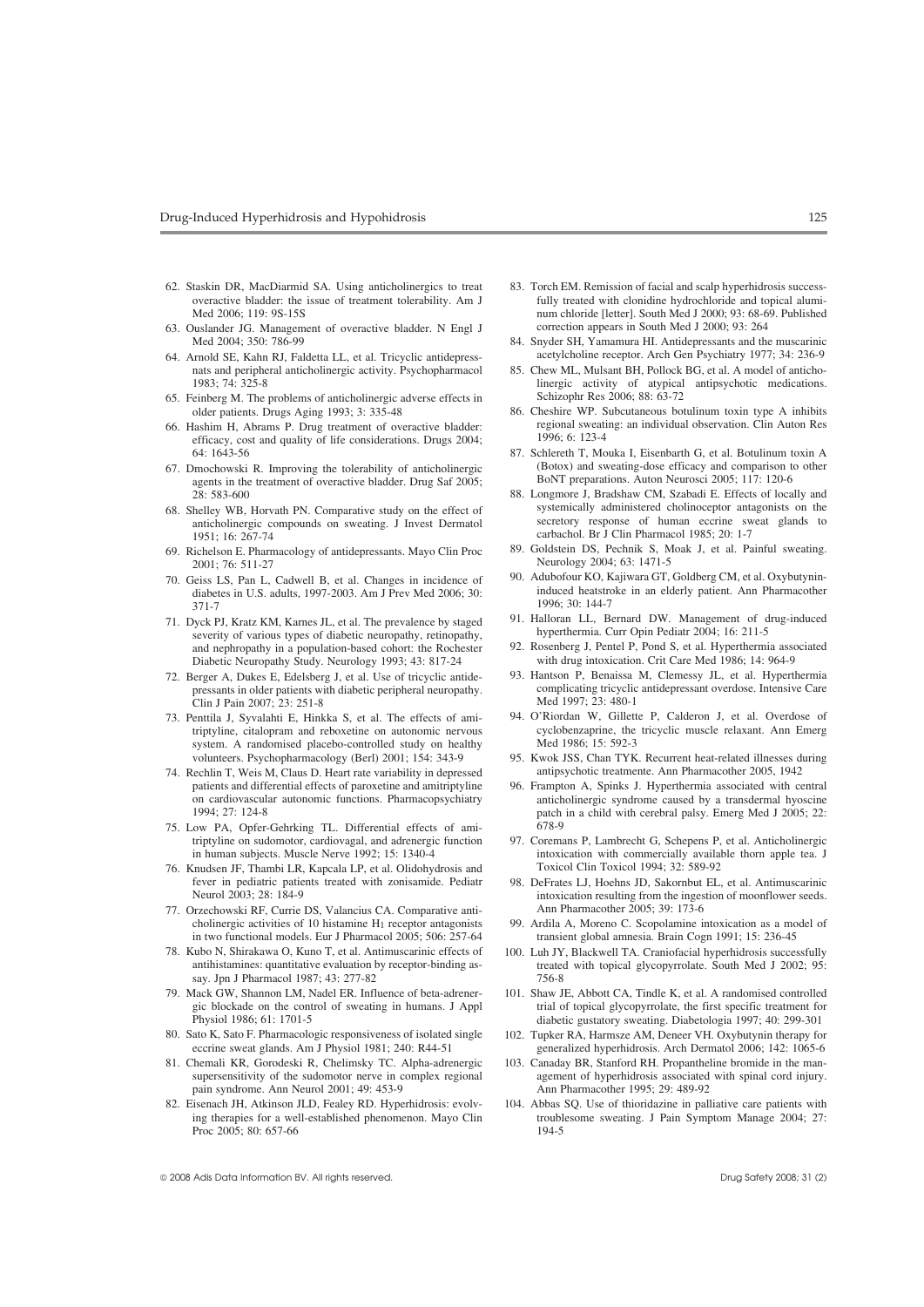- 
- 544-6 pincott-Raven, 1997: 245-57<br>106. Porzio G, Aielli F, Verna L, et al. Gabapentin in the treatment of pincott-Raven, 1997: 245-57
- 107. Shah S. Resolution of sweating after switching from trans-<br>dermal fentanyl to oral morphine sulphate [letter]. Palliat Med
- 
- from methadone. Am J Psychiatry 2003; 160: 386-7 induced excessive states contains the subset of the Sueating in 1. Sweating re-<br>Also CF. Peet MM. Sweat secretion in man: I. Sweating re- 2007; 68: 639-40
- 110. List CF, Peet MM. Sweat secretion in man: I. Sweating re-
- 61
- 112. Low PA. Laboratory evaluation of autonomic function. In: Low<br>
PA, editor. Clinical autonomic disorders. 2nd ed. Philadelphia<br>
(PA): Lippincott-Raven, 1997: 179-208 4500 San Pablo Road, Jacksonville, FL 32224, USA.
- 105. Staas Jr WE, Nemunaitis G. Management of reflex sweating in 113. Fealey RD. Thermoregulatory sweat test. In: Low PA, editor. spinal cord injured patients. Arch Phys Med Rehabil 1989; 70: Clinical autonomic disorders. 2nd ed. Philadelphia (PA): Lip-<br>544-6 pincett Payan 1007: 245.57
	- orzio G, Archi 1, veria E, et al. Gadapennin in the treatment of<br>severe sweating experienced by advanced cancer patients.<br>http://web.carchive.carchive.carchive.carchive.carchive.carchive.carchive.carchive.carchive.carchive
- dermal fentanyl to oral morphine sulphate [letter]. Palliat Med 115. Dyck PJ, Dyck PJ, Grant IA, et al. Ten steps in characterizing 2006; 20: 222 2006; 20: 222<br>
108. Mercadante S. Hyoscine in opioid-induced sweating. J Pain<br>
109. Calisch C. Figner B, Eich D. Biperiden for excessive sweating<br>
116. Mago R, Monti D. Antiadrenergic treatment of antidepressant-<br>
109. Cal
	-
- sponses in normal persons. Arch Neurol Psychol 39 (1938): 117. Buecking A, Vandeleur CL, Khazaal Y, et al. Mirtazapine in 1228-1337<br>111. Low VA, Sandroni P, Fealey RD, et al. Detection of small fiber neuropathy by sudomoto

4500 San Pablo Road, Jacksonville, FL 32224, USA.